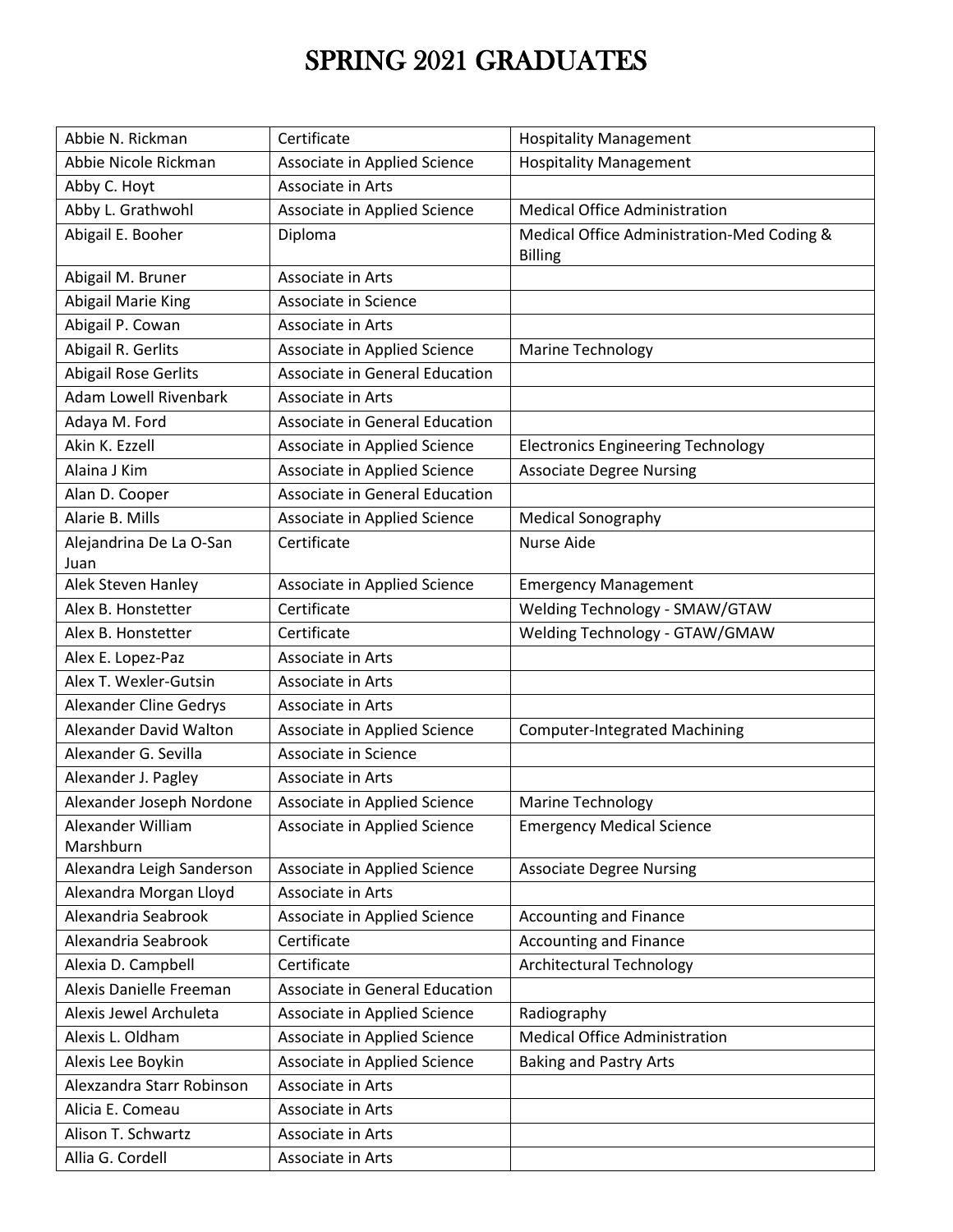| Allie Elizabeth Simmons    | Associate in Applied Science   | <b>Associate Degree Nursing</b>           |
|----------------------------|--------------------------------|-------------------------------------------|
| Allison Dodman             | Associate in Applied Science   | <b>Associate Degree Nursing</b>           |
| Allison Lynn Tysinger      | Associate in Arts              |                                           |
| <b>Allison Renee Mills</b> | Associate in Arts              |                                           |
| Allyson Elise Casey        | Associate in Arts              |                                           |
| Alvaro J. Sanchez Aguirre  | Associate in Science           |                                           |
| Alysha Marie Kangas        | Associate in Arts              |                                           |
| Amalie A. Mattison         | Associate in Science           |                                           |
| Amanda Judith Surratt      | Associate in Arts              |                                           |
| Amari' N. Walker           | Certificate                    | Early Childhood Education                 |
| Amber Lynn Best            | Associate in Applied Science   | <b>Occupational Therapy Assistant</b>     |
| Amber Marie Taylor         | Associate in Applied Science   | <b>Associate Degree Nursing</b>           |
| Amber N. Rust              | Associate in Arts              |                                           |
| Amy L. Covington           | Associate in Arts              |                                           |
| Ana Michele Johnson        | Associate in Arts              |                                           |
| Andrea L. Brewer           | Certificate                    | Paralegal Technology - Civil Litigation   |
| Andrew Cole Faircloth      | Associate in Science           |                                           |
| Andrew John Mahnken        | Associate in Arts              |                                           |
| Andrew R. Yannone          | Associate in Science           |                                           |
| <b>Andrew Ramos</b>        | Associate in Science           |                                           |
| Andrina E. Tyler           | Associate in Arts              |                                           |
| Angel D. Palacios          | Associate in General Education |                                           |
| Angela Johnson             | Associate in Applied Science   | <b>Associate Degree Nursing</b>           |
| Angela M. Malloy           | Associate in Arts              |                                           |
| Angelica R. Stanisic       | Associate in Science           |                                           |
| Angelica Renee Biele       | Associate in Science           |                                           |
| Anielka V. Perez           | Associate in Applied Science   | <b>Surgical Technology</b>                |
| Ann M. Patterson           | Associate in Applied Science   | <b>Medical Office Administration</b>      |
| Anna Dworaczyk-Snoddy      | Associate in Arts              |                                           |
| Anna E. Averett            | Associate in Arts              |                                           |
| Anna E. Kightlinger        | Associate in Applied Science   | <b>Associate Degree Nursing</b>           |
| Anna Haley Godesky         | Associate in Arts              |                                           |
| Anna Haley Godesky         | Associate in General Education |                                           |
| Anna L. Winesette          | Associate in Applied Science   | <b>Emergency Medical Science</b>          |
| Anna Layne Winesette       | Associate in Applied Science   | <b>Associate Degree Nursing</b>           |
| Anna M. Astarita           | Associate in Applied Science   | <b>Interior Design</b>                    |
| Anna M. Astarita           | Diploma                        | Interior Design - Kitchen and Bath Design |
| Anna M. Diop               | Associate in Engineering       |                                           |
| Anne Elizabeth Sokol       | Associate in Applied Science   | <b>Occupational Therapy Assistant</b>     |
| Anthony D. McNeil          | Associate in Applied Science   | <b>Computer-Integrated Machining</b>      |
| Anthony M. Moran           | Associate in Arts              |                                           |
| Anthony N. Gazzo           | Certificate                    | <b>Information Technology</b>             |
| Anthony R. D'Josey         | Certificate                    | Air Conditioning, Heating & Refrigeration |
|                            |                                | Technology                                |
| A'Nyla T. Farley           | Associate in Science           |                                           |
| April L. Holder            | Certificate                    | Film and Video Production Technology      |
| Ashleigh Joan Nolen        | Associate in Applied Science   | <b>Accounting and Finance</b>             |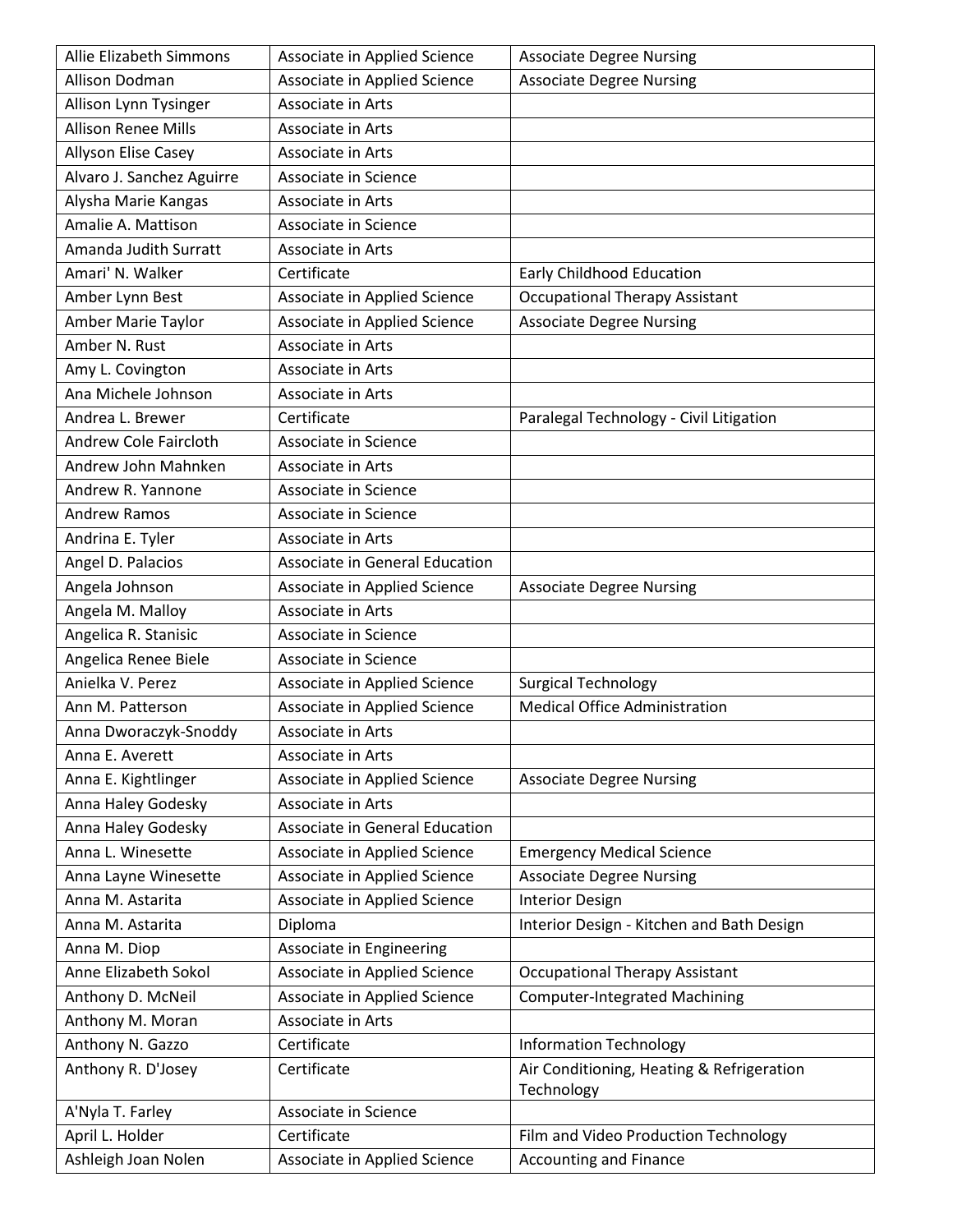| Ashley D. Hunt                | Associate in Applied Science   | <b>Associate Degree Nursing</b>                     |
|-------------------------------|--------------------------------|-----------------------------------------------------|
| Ashley M. Olson               | Associate in Arts              |                                                     |
| Ashley R. Ford                | Certificate                    | <b>Esthetics Technology</b>                         |
| Ashley Virginia Headley       | Associate in Applied Science   | <b>Occupational Therapy Assistant</b>               |
| Ashton K. Leggett             | Certificate                    | Paralegal Technology - Real Property                |
| Asia L. Bolton                | Certificate                    | Early Childhood Education-Preschool                 |
| Asia Louise Bolton            | Associate in Arts              |                                                     |
| Asia M. Lewis                 | Associate in Arts              |                                                     |
| Asiyat Erkenova               | Associate in Applied Science   | <b>Surgical Technology</b>                          |
| <b>Athanasia Nancy</b>        | Associate in Science           |                                                     |
| Mavroudara                    |                                |                                                     |
| Augusta Germaine Brown        | Diploma                        | Film and Video Production Technology                |
| Aurora N. Blackburn           | Certificate                    | Diesel and Heavy Equipment Technology               |
| Austin M. Lovitt              | Associate in Arts              |                                                     |
| Austin M. Powell              | Associate in Applied Science   | <b>Chemical Technology</b>                          |
| Autumn M. Hegner              | Associate in Science           |                                                     |
| Avery V. Grafius              | Associate in Applied Science   | <b>Fire Protection Technology</b>                   |
| Aymon N. Rice                 | Associate in Science           |                                                     |
| Bailey A. Harding             | Certificate                    | <b>Construction Management Technology - Framing</b> |
| <b>Bailey Alyssa Gray</b>     | Associate in Applied Science   | Radiography                                         |
| Barry M. Leigh                | Certificate                    | Air Conditioning, Heating & Refrigeration           |
|                               |                                | Technology                                          |
| Benjamin H. Anthony, Jr.      | Certificate                    | <b>Construction Management Technology</b>           |
| Benjamin H. Anthony, Jr.      | Certificate                    | <b>Construction Management Technology - Framing</b> |
| Benjamin Howard Anthony       | Associate in Applied Science   | <b>Construction Management Technology</b>           |
| Benjamin R. Gardiner          | Certificate                    | Film and Video Production Technology                |
| Benjamin R. Gardiner          | Diploma                        | Film and Video Production Technology                |
| Benjamin S. Clark             | Diploma                        | Film and Video Production Technology                |
| Bettejean A. Payton           | Associate in Arts              |                                                     |
| Bianca Anastasia Montanez     | Associate in Science           |                                                     |
| Bidahusha O. Mahehero         | Certificate                    | <b>Information Technology</b>                       |
| Bidahusha O. Mahehero         | Certificate                    | Information Technology - Cybersecurity &            |
|                               |                                | Networking                                          |
| <b>Billie J. Bailey</b>       | Associate in General Education |                                                     |
| <b>Bradford Bailey Kenney</b> | Certificate                    | Welding Technology - SMAW/GTAW                      |
| <b>Bradford Bailey Kenney</b> | Certificate                    | Welding Technology - GTAW/GMAW                      |
| <b>Bradford Wayne Olson</b>   | Associate in General Education |                                                     |
| <b>Bradley P. Singleton</b>   | Certificate                    | <b>Electrical Systems Technology</b>                |
| Bradley R. Ferguson           | Certificate                    | <b>Automotive Customizing Technology</b>            |
| <b>Brady Hancock Brenning</b> | Associate in Arts              |                                                     |
| Brandi N. Roberts             | Certificate                    | Landscape Gardening & Horticulture Science          |
| Brandi N. Roberts             | Certificate                    | Landscape Gardening - Retention Pond<br>Management  |
| Brandi N. Roberts             | Certificate                    | Landscape Gardening - Sustainable Gardening         |
| Brandon G. Kandare            | Certificate                    | Air Conditioning, Heating & Refrigeration           |
|                               |                                | Technology                                          |
| <b>Brandon Lee Pait</b>       | Associate in Applied Science   | <b>Electronics Engineering Technology</b>           |
| <b>Brandon M. Williams</b>    | Associate in Science           |                                                     |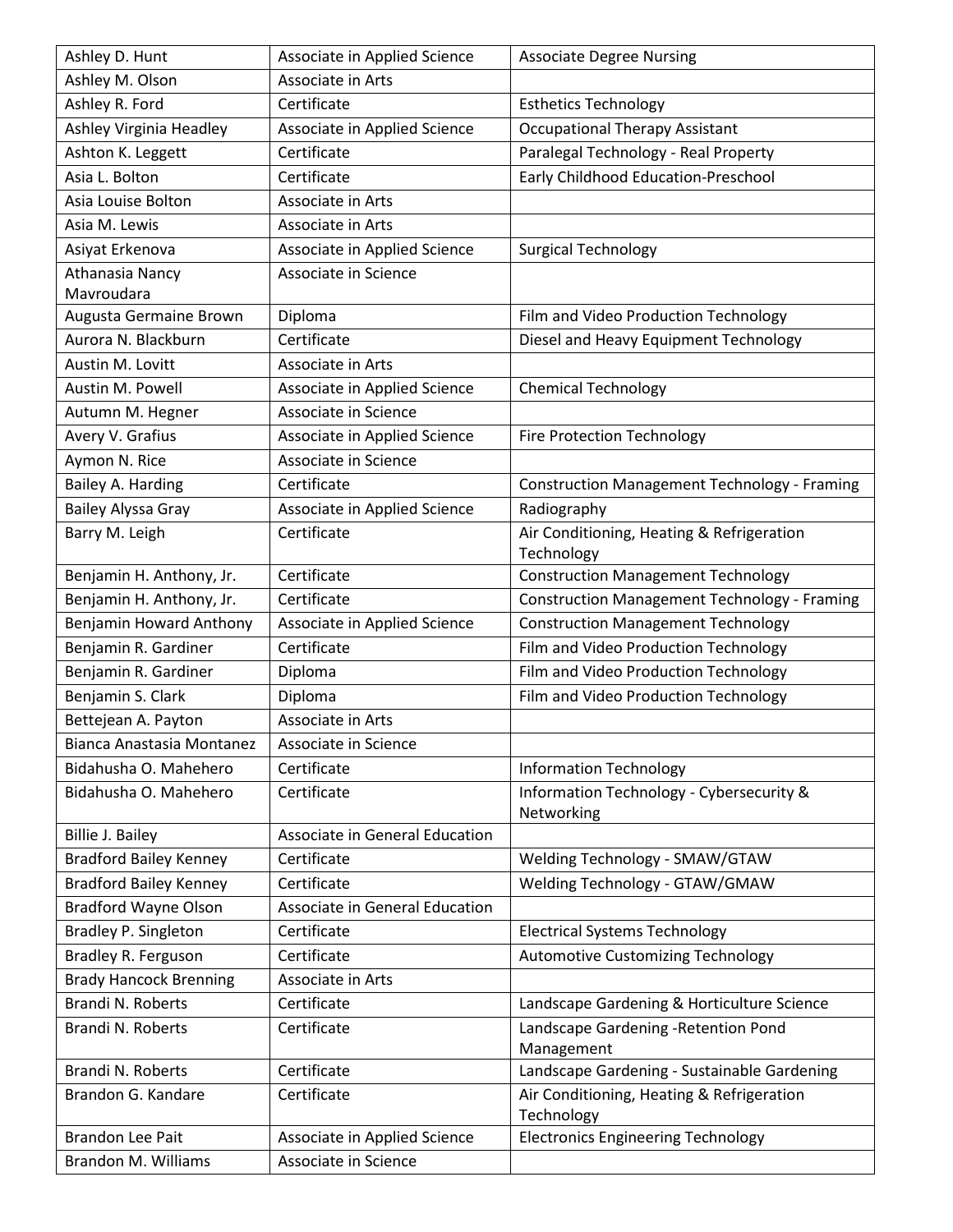| Braydon L. Lewis Mizlo            | Associate in Arts              |                                                    |
|-----------------------------------|--------------------------------|----------------------------------------------------|
| Brendan A. Cronin                 | Certificate                    | <b>Electrical Systems Technology</b>               |
| Breon L. Foster                   | Associate in Applied Science   | <b>Medical Office Administration</b>               |
| Breon L. Foster                   | Diploma                        | Medical Office Administration-Med Coding &         |
|                                   |                                | <b>Billing</b>                                     |
| Brian A. Wiggins                  | Associate in Applied Science   | <b>Associate Degree Nursing</b>                    |
| Brian D. McFadden                 | Associate in Applied Science   | <b>Marine Technology</b>                           |
| Brian D. McFadden                 | Associate in General Education |                                                    |
| Brian J. Vincent                  | Certificate                    | Welding Technology - SMAW/GTAW                     |
| Brian J. Vincent                  | Certificate                    | Welding Technology - GTAW/GMAW                     |
| <b>Briana Elizabeth Vreuls</b>    | Associate in Science           |                                                    |
| Brianna A. Auer                   | Associate in General Education |                                                    |
| Brianna L. Apke                   | Associate in Applied Science   | <b>Associate Degree Nursing</b>                    |
| Brianna M. Canty                  | <b>Associate in Arts</b>       |                                                    |
| Brianna Mugno                     | Associate in Arts              |                                                    |
| <b>Brianna Nicole Lovins</b>      | Associate in Applied Science   | <b>Interior Design</b>                             |
| Brianna W. Grainger               | Associate in General Education |                                                    |
| Brieyiah I. Cossette              | Associate in Science           |                                                    |
| Brittani A. Sharenow              | Associate in General Education |                                                    |
| Brittany A. Lee                   | Associate in General Education |                                                    |
| Brittany A. Warren                | Certificate                    | Paralegal Technology - Real Property               |
| <b>Brittany Ann Nicole</b>        | Associate in Arts              |                                                    |
| Sheehan                           |                                |                                                    |
| <b>Brittany Bracht Bracht</b>     | Associate in Applied Science   | <b>Medical Office Administration</b>               |
| <b>Brittany Michelle Clippard</b> | Associate in Applied Science   | <b>Associate Degree Nursing</b>                    |
| <b>Brittney A. Peters</b>         | Associate in Applied Science   | <b>Medical Sonography</b>                          |
| <b>Brock R. Williams</b>          | Associate in General Education |                                                    |
| <b>Brock R. Williams</b>          | Certificate                    | <b>Information Technology</b>                      |
| Brooke A. Tumblison               | Associate in Arts              |                                                    |
| Brooklyn J. Snead                 | Certificate                    | Welding Technology - SMAW/GTAW                     |
| Brooklyn J. Snead                 | Certificate                    | Welding Technology - GTAW/GMAW                     |
| Brooks W. Griffin                 | Certificate                    | <b>Hospitality Management</b>                      |
| <b>Bryant Chen</b>                | Associate in Science           |                                                    |
| Bryce A. O'Dell                   | Associate in Applied Science   | <b>Information Technology</b>                      |
| Bryce A. O'Dell                   | Certificate                    | <b>Infromation Technology-IT Systems</b>           |
|                                   |                                | Administration                                     |
| Cai Cee N. Murgo                  | Associate in Applied Science   | <b>Medical Office Administration</b>               |
| Caitlin L. Grady                  | Associate in Arts              |                                                    |
| Caitlin R. Breuninger             | Associate in General Education |                                                    |
| Caitlin R. Breuninger             | Certificate                    | <b>Information Technology</b>                      |
| Caleb A. Sipe                     | Certificate                    | <b>Mechanical Engineering Technology</b>           |
| Calven Gallimore                  | Certificate                    | <b>Collision Repair and Refinishing Technology</b> |
| Calven Gallimore                  | Diploma                        | <b>Automotive Customizing Technology</b>           |
| Cameron B. Collins                | Certificate                    | Diesel and Heavy Equipment Technology              |
| Cameron B. Lewis                  | Associate in Arts              |                                                    |
| Cameron B. Mann                   | Associate in Applied Science   | <b>Criminal Justice Technology</b>                 |
| Cameron B. Mann                   | Certificate                    | <b>Criminal Justice Technology</b>                 |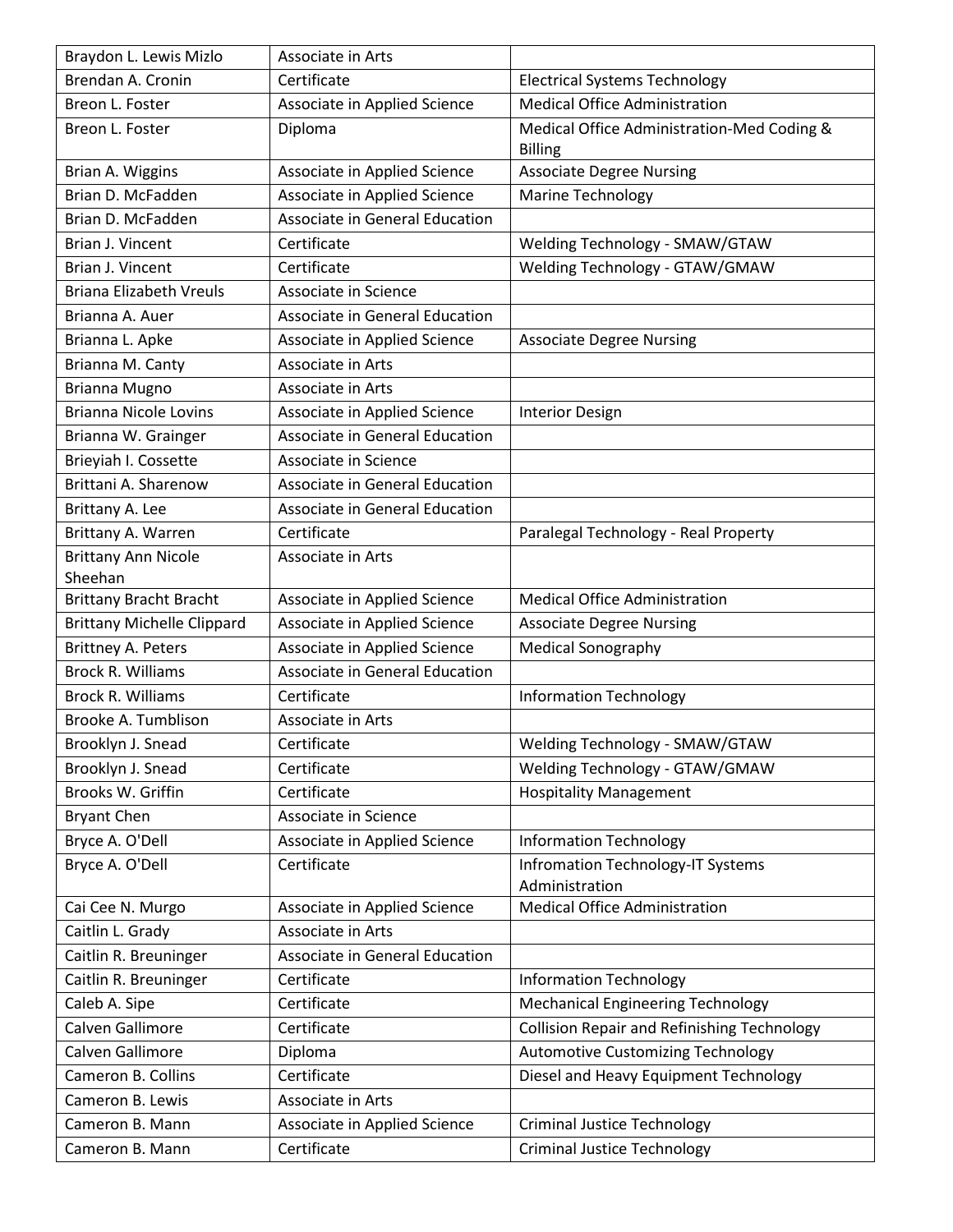| <b>Cameron Lancaster Catron</b> | Certificate                    | Air Conditioning, Heating & Refrigeration<br>Technology |
|---------------------------------|--------------------------------|---------------------------------------------------------|
| <b>Cameron Murray</b>           | Associate in Arts              |                                                         |
| Cameron P. Rave                 | Associate in Applied Science   | <b>Emergency Medical Science</b>                        |
| <b>Cameron Peacock</b>          | Associate in Arts              |                                                         |
| Camryn Louise Ekonomon          | Associate in Arts              |                                                         |
| Candace M. Pierce               | Associate in Applied Science   | <b>Business Administration</b>                          |
| Cara Dutch                      | Associate in General Education |                                                         |
| Carl J. Wolf                    | Associate in Applied Science   | <b>Marine Technology</b>                                |
| Carley E. Lewis                 | Associate in Applied Science   | <b>Surgical Technology</b>                              |
| Carlos Ramirez Garcia           | Associate in Applied Science   | <b>Mechatronics Engineering Technology</b>              |
| Carlson P. West                 | Associate in Science           |                                                         |
| Caroline Gallagher              | Certificate                    | <b>Criminal Justice Technology</b>                      |
| Carson A. Lorek                 | Associate in Arts              |                                                         |
| Cartelina Monet Stalker         | Associate in Applied Science   | <b>Electronics Engineering Technology</b>               |
| Garcia                          |                                |                                                         |
| Casey H. Bentzler               | Associate in Applied Science   | <b>Mechatronics Engineering Technology</b>              |
| Casey H. Bentzler               | Certificate                    | <b>Mechatronics Engineering Technology</b>              |
|                                 |                                | Automation                                              |
| Casey L. Botello                | Associate in Applied Science   | <b>Emergency Medical Science</b>                        |
| Cassandra C. Lopez              | Certificate                    | Accounting and Finance                                  |
| Cassandra Harris                | Associate in Arts              |                                                         |
| Cassidy J. Baribeault           | Associate in Science           |                                                         |
| Cassy M. Pressley               | Associate in Arts              |                                                         |
| Catherine L. Herring            | Associate in Applied Science   | Radiography                                             |
| <b>Catherine Marie Williams</b> | Associate in Science           |                                                         |
| Catherine N. McLoughlin         | Associate in Arts              |                                                         |
| Cathryn N. Gantz                | Associate in Applied Science   | <b>Criminal Justice Technology</b>                      |
| Cathy A. Wang                   | Associate in General Education |                                                         |
| Ceri'on Ellis Mosley            | Associate in Arts              |                                                         |
| Cesar E. Flores                 | Certificate                    | Landscape Gardening & Horticulture Science              |
| Cesar E. Flores                 | Certificate                    | Landscape Gardening - Retention Pond                    |
|                                 |                                | Management                                              |
| Cesar E. Flores                 | Certificate                    | Landscape Gardening - Sustainable Gardening             |
| Chad Jeffrey Allen Vasos        | Associate in Arts              |                                                         |
| Charles E. Stanfield            | Associate in Arts              |                                                         |
| Charles E. Stanfield            | Associate in Science           |                                                         |
| Charles J. Hartman              | Diploma                        | <b>Business Analytics</b>                               |
| Chase A. Price                  | Associate in Applied Science   | <b>Information Technology</b>                           |
| Chase I. Jarrett                | Associate in Applied Science   | <b>Construction Management Technology</b>               |
| Christa Eve DeGrechie           | Associate in Science           |                                                         |
| Christian A. Spivey             | Associate in Applied Science   | <b>Accounting and Finance</b>                           |
| Christian Douglas Jenks         | Associate in Science           |                                                         |
| Christian Hartso                | Certificate                    | <b>Electrical Systems Technology</b>                    |
| Christian L. Hernandez          | Certificate                    | Diesel and Heavy Equipment Technology                   |
| Christian L. Kent               | Associate in Arts              |                                                         |
| Christina G. Kelly              | Associate in Applied Science   | <b>Associate Degree Nursing</b>                         |
| Christina N. Johnson            | Associate in Science           |                                                         |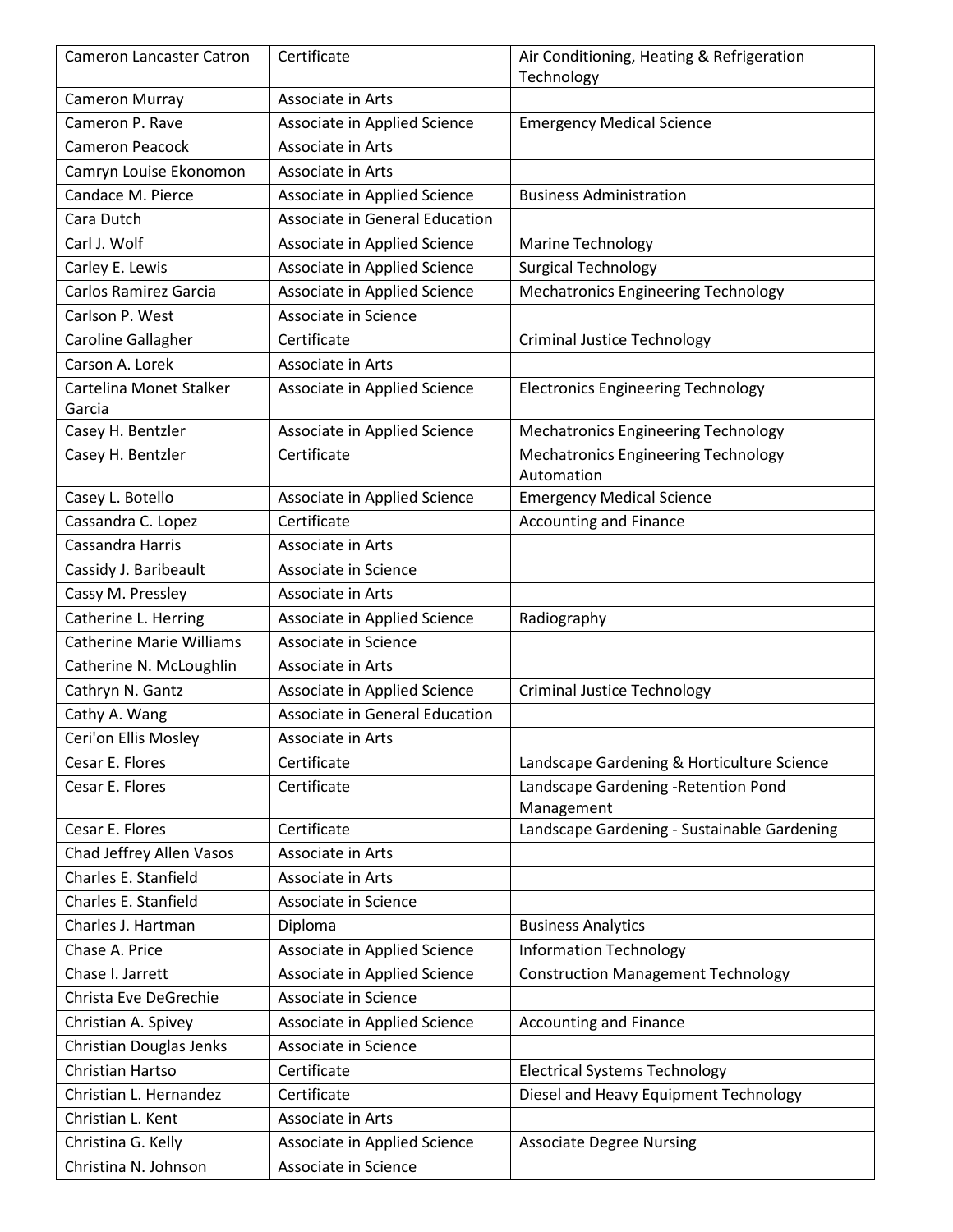| Christine E. Valverde       | Diploma                          | Cosmetology                                                  |
|-----------------------------|----------------------------------|--------------------------------------------------------------|
| Christine L. Parnham        | Associate in Applied Science     | <b>Business Administration</b>                               |
| Christine L. Parnham        | Associate in Applied Science     | <b>Accounting and Finance</b>                                |
| Christopher D. Hardison     | Associate in Applied Science     | <b>Information Technology</b>                                |
| Christopher I. Clawson      | Certificate                      | Welding Technology - SMAW/GTAW                               |
| Christopher J. Craft        | Certificate                      | <b>Electronics Engineering Tech</b>                          |
| Christopher J. Price        | Associate in Fine Arts in Visual |                                                              |
|                             | Arts                             |                                                              |
| Christopher L. Dumas        | Associate in Applied Science     | Radiography                                                  |
| Christopher London          | Associate in Arts                |                                                              |
| Christopher M. Comaduran    | Associate in Applied Science     | <b>Emergency Medical Science</b>                             |
| Christopher R. Chambers     | Associate in Arts                |                                                              |
| Christopher W. Johnson      | Associate in Science             |                                                              |
| Cindy G. Posada-Martinez    | Associate in Applied Science     | <b>Construction Management Technology</b>                    |
| Clare E. Rideout            | Diploma                          | Medical Office Administration-Med Coding &<br><b>Billing</b> |
| Clarissa G. Hall            | Certificate                      | <b>Esthetics Technology</b>                                  |
| Claude C. Hunter            | Associate in Applied Science     | <b>Accounting and Finance</b>                                |
| Claude Z. Rome              | Associate in Applied Science     | Industrial Systems Technology                                |
| Claude Z. Rome              | Certificate                      | <b>Industrial Systems Technology</b>                         |
| Clay B. Thompson            | Certificate                      | <b>Construction Management Technology</b>                    |
| Clinton A. Graham           | Certificate                      | Welding Technology - SMAW/GTAW                               |
| Cody M. Farris              | Associate in Science             |                                                              |
| Cody Q. Murphy              | Certificate                      | Boat Building - Wooden                                       |
| Cole A. Herman              | Certificate                      | Film and Video Production Technology                         |
| Cole A. Lancer              | Associate in Applied Science     | Diesel and Heavy Equipment Technology                        |
| Cole A. Lancer              | Diploma                          | Diesel and Heavy Equipment Technology                        |
| Cole A. Lancer              | Diploma                          | <b>Onsite Diesel Power Generation Technology</b>             |
| Cole D. Edens               | Associate in Applied Science     | Diesel and Heavy Equipment Technology                        |
| Cole P. Lewis               | Certificate                      | <b>Construction Management Technology</b>                    |
| Colin C. O'Mara             | Certificate                      | <b>Infromation Technology-IT Systems</b>                     |
|                             |                                  | Administration                                               |
| Colin M. Still              | Certificate                      | <b>Electrical Systems Technology</b>                         |
| Colin W. Smoot              | Associate in General Education   |                                                              |
| Colleen M. Zatorski         | Certificate                      | Welding Technology - GTAW/GMAW                               |
| Colton S. Ludlum            | Certificate                      | <b>Mechatronics Engineering Technology</b><br>Automation     |
| Connie O. Ruales            | Associate in Arts                |                                                              |
| Connor J. Dye               | Associate in Applied Science     | <b>Baking and Pastry Arts</b>                                |
| Cooper R. Lewis             | Certificate                      | <b>Collision Repair and Refinishing Technology</b>           |
| Corey Michael Bates         | Associate in Arts                |                                                              |
| Corey R. Herbst             | Associate in Applied Science     | <b>Sustainability Technologies</b>                           |
| Corey R. Herbst             | Certificate                      | Sustainability Technologies - Renewable Energy               |
|                             |                                  | Tech                                                         |
| <b>Courtney Anne Foster</b> | Associate in Arts                |                                                              |
| <b>Courtney Barnhill</b>    | Diploma                          | Medical Office Administration - Healthcare Admin             |
| Courtney P. Shaddock        | Associate in Applied Science     | <b>Occupational Therapy Assistant</b>                        |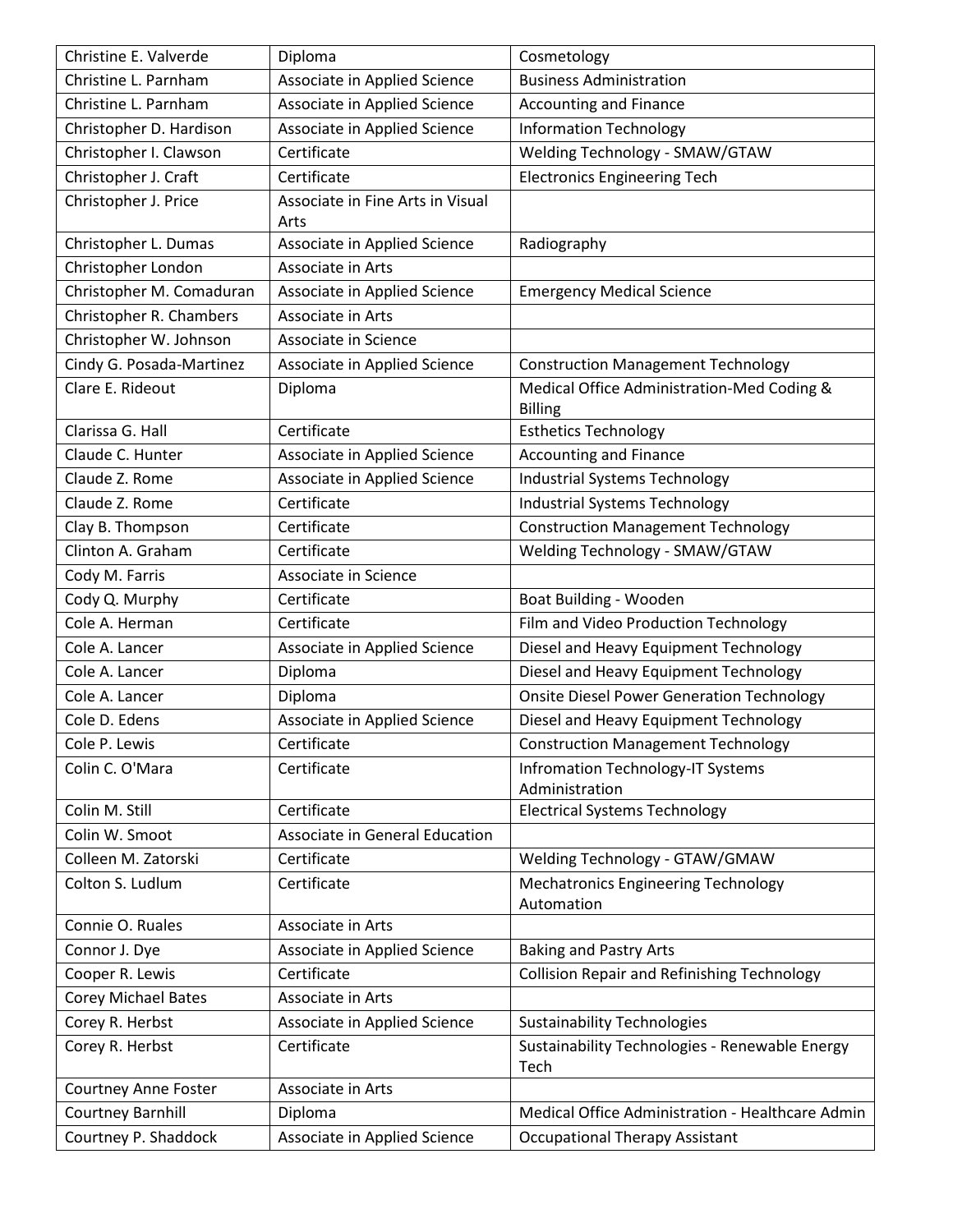| Cris Urbina Cisneros             | Certificate                      | Air Conditioning, Heating & Refrigeration              |
|----------------------------------|----------------------------------|--------------------------------------------------------|
|                                  |                                  | Technology                                             |
| Crystal C. Resh                  | Associate in General Education   |                                                        |
| Crystal L. Miles                 | Associate in Applied Science     | <b>Associate Degree Nursing</b>                        |
| Cynthia Petita Villa             | Associate in Science             |                                                        |
| Cyril L. Nesmith                 | Associate in Arts                |                                                        |
| Dace D. Schmitt                  | Associate in Applied Science     | <b>Medical Office Administration</b>                   |
| Dace D. Schmitt                  | Diploma                          | Medical Office Administration - Healthcare Admin       |
| Dakota Bullock                   | Associate in Applied Science     | <b>Associate Degree Nursing</b>                        |
| Damien G. Boze                   | Certificate                      | Information Technology - Cybersecurity &<br>Networking |
| Daneshsa T. Hendricks            | Associate in Arts                |                                                        |
| Daniel Aguilar Villalobos        | Certificate                      | <b>Automotive Customizing Technology</b>               |
| Daniel G. Buckner                | Certificate                      | Welding Technology - SMAW/GTAW                         |
| Daniel G. Buckner                | Certificate                      | Welding Technology - GTAW/GMAW                         |
| Daniel Lee Kasdan                | Associate in Applied Science     | <b>Chemical Technology</b>                             |
| Daniel R. Vance                  | Certificate                      | Boat Building - Wooden                                 |
| Daniel W. Tordella               | Certificate                      | Air Conditioning, Heating & Refrigeration              |
|                                  |                                  | Technology                                             |
| Danielle D. Milliner             | Associate in Arts                |                                                        |
| Danielle Elizabeth Bolter        | Associate in Applied Science     | <b>Business Administration</b>                         |
| Danielle Elizabeth Bolter        | Certificate                      | <b>Business Administration - Mgmt and Supervision</b>  |
| Danielle L. Swiss                | Associate in Applied Science     | <b>Culinary Arts</b>                                   |
| Danielle L. Swiss                | Certificate                      | <b>Hospitality Management</b>                          |
| Danielle M. Keeton               | Associate in Arts                |                                                        |
| Danielle N. Colaianni            | Certificate                      | <b>Esthetics Technology</b>                            |
| Dara E. Beck                     | Associate in Applied Science     | <b>Associate Degree Nursing</b>                        |
| <b>Darian Perkins</b>            | Certificate                      | Air Conditioning, Heating & Refrigeration              |
|                                  |                                  | Technology                                             |
| David A. Marshburn               | Certificate                      | <b>Automotive Customizing Technology</b>               |
| David E. Sweeney                 | Associate in Applied Science     | <b>Emergency Management</b>                            |
| David E. Sweeney                 | Certificate                      | <b>Emergency Management Administration</b>             |
| David P. Laurie                  | Associate in Science             |                                                        |
| Davisha L. Sidbury               | Associate in Arts                |                                                        |
| Davonal J. Williams              | Associate in Arts                |                                                        |
| Dawson S. Newman                 | Associate in Fine Arts in Music  |                                                        |
| Daylon Grubb                     | Associate in Applied Science     | <b>Associate Degree Nursing</b>                        |
| DeAnna Wilkins                   | Certificate                      | <b>Accounting Analytics</b>                            |
| De'Aveone M. Hayes               | Associate in Applied Science     | <b>Criminal Justice Technology</b>                     |
| Dedra Williams                   | Associate in Arts                |                                                        |
| <b>Delaney Catherine McCrary</b> | Associate in Applied Science     | Cardiovascular Sonography                              |
| <b>Delaney Catherine McCrary</b> | Associate in Arts                |                                                        |
| <b>Delaney Catherine McCrary</b> | Associate in General Education   |                                                        |
| Delina Eva Harding               | Certificate                      | Cosmetology Instructor                                 |
| De'sheryl Veronica Hill          | Associate in Arts                |                                                        |
| Destiny Paige Sherman            | Associate in Fine Arts in Visual |                                                        |
|                                  | Arts                             |                                                        |
| Dhara S. DeVane                  | Associate in Arts                |                                                        |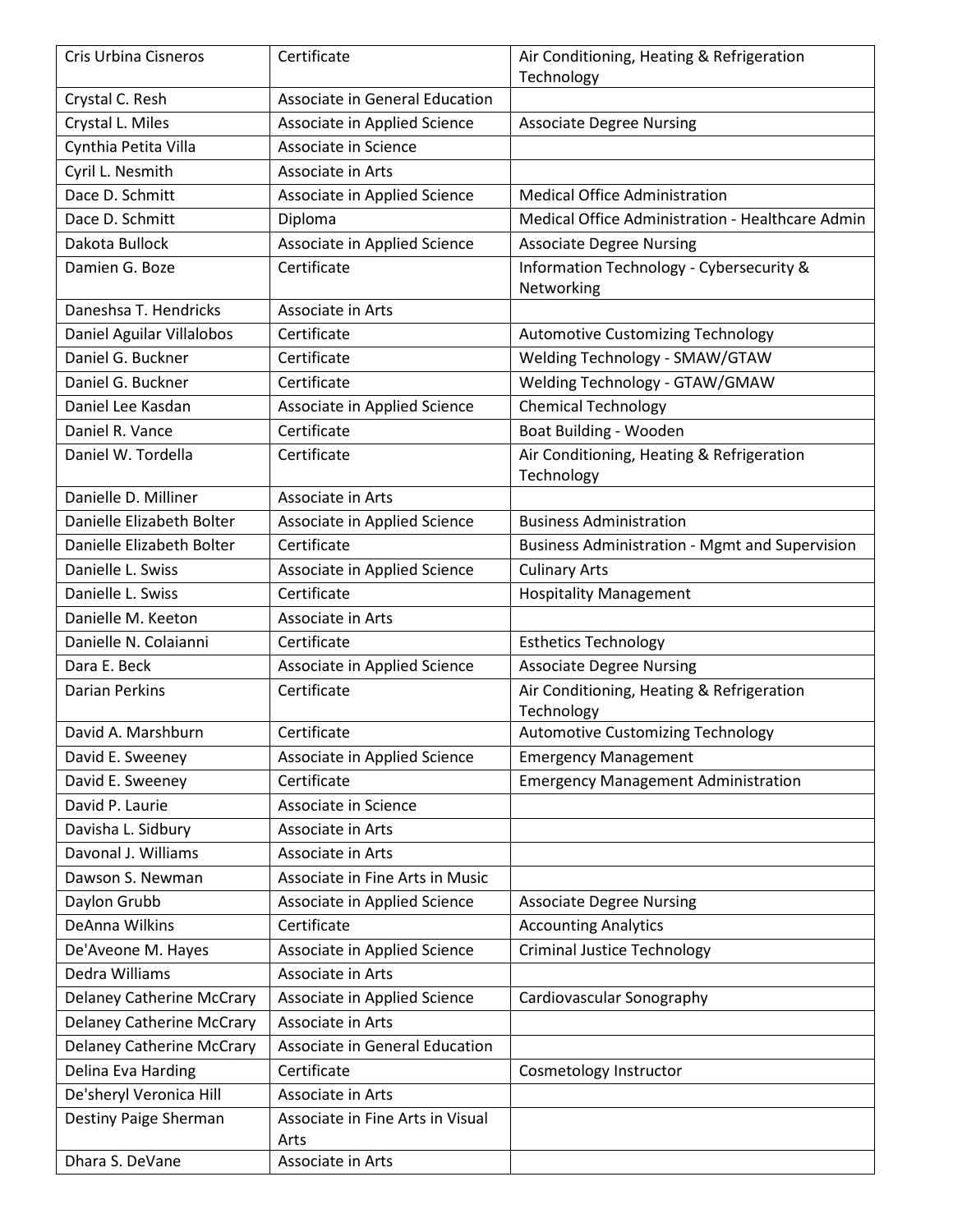| Dhara S. DeVane               | Diploma                          | <b>Culinary Arts</b>                             |
|-------------------------------|----------------------------------|--------------------------------------------------|
| Diana Perez Hughes            | Associate in Applied Science     | <b>Community Spanish Interpreter</b>             |
| Diana S. Bautista Gonzalez    | Associate in Arts                |                                                  |
| Diego A. Gonzalez-Caquias     | Associate in Science             |                                                  |
| Diego L. Vidrio-Monroy        | Associate in Arts                |                                                  |
| Dillan J. Edwards             | Associate in Applied Science     | <b>Construction Management Technology</b>        |
| Donovan Joseph Cummings       | Associate in Science             |                                                  |
| Doria E. Schmidt              | Associate in Arts                |                                                  |
| Drew D. Bogan                 | Certificate                      | Automotive Customizing Technology                |
| Dulce Estrella Lopez          | Associate in Science             |                                                  |
| <b>Dustin Chance McLean</b>   | Associate in Fine Arts in Visual |                                                  |
|                               | Arts                             |                                                  |
| Dustin R. Martin              | Associate in Applied Science     | <b>Medical Office Administration</b>             |
| Dustin R. Martin              | Diploma                          | Medical Office Administration - Healthcare Admin |
| Dylan James Spence            | Associate in Arts                |                                                  |
| Dylan Patora                  | Certificate                      | Welding Technology - SMAW/GTAW                   |
| Dylan Patora                  | Certificate                      | Welding Technology - GTAW/GMAW                   |
| Dylan T. Kozo                 | Associate in Arts                |                                                  |
| <b>Edgar Fuentes Garcia</b>   | Diploma                          | Diesel and Heavy Equipment Technology            |
| <b>Edgar Fuentes Garcia</b>   | Diploma                          | <b>Onsite Diesel Power Generation Technology</b> |
| <b>Edgardo Perez</b>          | Certificate                      | Plumbing                                         |
| <b>Edgardo Perez</b>          | Diploma                          | Plumbing                                         |
| Edison Wells Waddell          | Associate in Science             |                                                  |
| Ekaterina Tinshina            | Associate in Applied Science     | <b>Associate Degree Nursing</b>                  |
| Elaine L. Rahiminejad         | Certificate                      | Paralegal Technology - Real Property             |
| Elaine L. Rahiminejad         | Diploma                          | Paralegal Technology                             |
| Eleni C. Vogiatzis            | Certificate                      | <b>Esthetics Technology</b>                      |
| Elizabeth Ashtyn Pridgen      | Associate in General Education   |                                                  |
| <b>Elizabeth Cora Combs</b>   | Associate in Applied Science     | <b>Medical Office Administration</b>             |
| Elizabeth G. Teeters          | Associate in Science             |                                                  |
| Elizabeth J. Conklin          | Associate in Arts                |                                                  |
| Elizabeth P. Evans            | Certificate                      | <b>Accounting and Finance</b>                    |
| Elizabeth Renea Marshburn     | Associate in Arts                |                                                  |
| Elizabeth S. Kriegler         | Associate in Applied Science     | <b>Emergency Medical Science</b>                 |
| <b>Elvis Perez Ramirez</b>    | Associate in Applied Science     | <b>Mechanical Engineering Technology</b>         |
| <b>Emanuel Parada Peralta</b> | Associate in Science             |                                                  |
| Emily Elisabeth Steyskal      | Associate in Arts                |                                                  |
| Emily F. Dill                 | Associate in Arts                |                                                  |
| Emily L. Devine               | Associate in Arts                |                                                  |
| Emily L. Mayer                | Associate in Arts                |                                                  |
| Emily L. Ulip                 | Certificate                      | <b>Accounting and Finance</b>                    |
| Emma J. Charland              | Certificate                      | <b>Automotive Customizing Technology</b>         |
| Eric A. Peterson              | Associate in Science             |                                                  |
| Eric A. Peterson              | Certificate                      | Film and Video Production Technology             |
| Eric Barrios-Sarmeinto        | Certificate                      | <b>Automotive Customizing Technology</b>         |
| Eric Chance Killion-Golden    | Associate in Arts                |                                                  |
| Eric Keoki Donner             | Associate in Applied Science     | Landscape Gardening                              |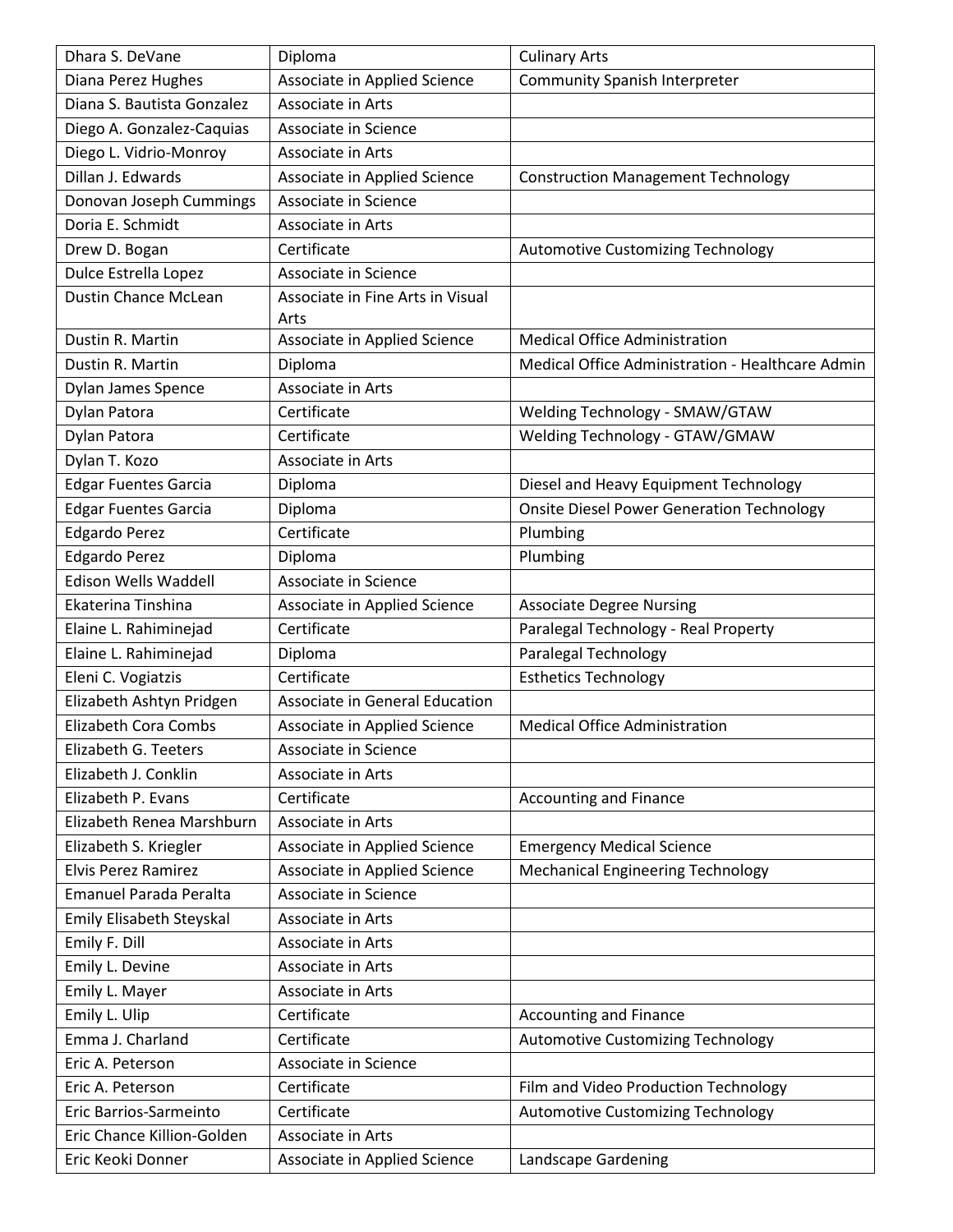| Eric Keoki Donner            | Certificate                              | Landscape Design                                         |
|------------------------------|------------------------------------------|----------------------------------------------------------|
| Eric Keoki Donner            | Certificate                              | Landscape Gardening - Retention Pond                     |
|                              |                                          | Management                                               |
| Erica Brogden                | Associate in Applied Science             | <b>Accounting and Finance</b>                            |
| Erik Meyer                   | <b>Associate in Arts</b>                 |                                                          |
| Erin Vanessa Harvey          | Associate in Science                     |                                                          |
| Errol J. Varela              | Certificate                              | <b>Mechatronics Engineering Technology</b><br>Automation |
| Ethan D. Minnich             | Certificate                              | IT Software & Web Development                            |
| Ethan Kyle Graves            | Associate in Applied Science             | <b>Associate Degree Nursing</b>                          |
| Ethan L. Blanks              | Certificate                              | Welding Technology - SMAW/GTAW                           |
| Ethan L. Blanks              | Certificate                              | Diesel and Heavy Equipment Technology                    |
| Ethan R. Mairs               | Certificate                              | Air Conditioning, Heating & Refrigeration<br>Technology  |
| Ethan Starzynski             | Certificate                              | <b>Construction Management Technology</b>                |
| Evan A. Warren               | Associate in General Education           |                                                          |
| Evan A. Warren               | Certificate                              | <b>Mechatronics Engineering Technology</b><br>Automation |
| Evan Laverick                | Certificate                              | <b>Mechanical Engineering Technology</b>                 |
| Evan T. Jarvis               | Certificate                              | <b>Construction Management Technology</b>                |
| Evan T. Jarvis               | Certificate                              | <b>Construction Management Technology - Framing</b>      |
| Faith Grandey                | Associate in Arts                        |                                                          |
| Forrest C. Sinko             | Associate in Science                     |                                                          |
| Frederick B. Rutt            | Associate in Fine Arts in Visual<br>Arts |                                                          |
| Frederick H. McMillan        | Certificate                              | Boat Building - Wooden                                   |
| Funmilayo M. Moronfoye       | Associate in Applied Science             | <b>Pharmacy Technology</b>                               |
| Gabe P. Blanchard            | Certificate                              | Diesel and Heavy Equipment Technology                    |
| Gabriel D. Soles             | Certificate                              | <b>Electrical Systems Technology</b>                     |
| Gabriel L. Abbate            | Associate in Arts                        |                                                          |
| Gabriel L. Abbate            | Certificate                              | Information Technology - Web Development                 |
| Gabriela Ines Ramirez Lopez  | Associate in Arts                        |                                                          |
| Gabriela Perez Ramirez       | Certificate                              | Early Childhood Education-Infant/Toddler Care            |
| Gabriela Perez Ramirez       | Certificate                              | Early Childhood Education-Preschool                      |
| Gabrielle L. Kirkman         | Associate in Science                     |                                                          |
| Garrett B. Hinson            | Associate in Arts                        |                                                          |
| Garrett Jackson Richards     | Associate in Engineering                 |                                                          |
| Garrett S. Perry             | Associate in Applied Science             | <b>Marine Technology</b>                                 |
| Gary E. Thomas II            | Associate in Arts                        |                                                          |
| Gavin L. Greer               | Associate in Arts                        |                                                          |
| Gavin T. Shults              | Associate in Arts                        |                                                          |
| Genesis G. Rojas Lopez       | Associate in Science                     |                                                          |
| <b>Gentry Patrick Guzman</b> | Associate in Arts                        |                                                          |
| Geoffrey Lewis Taylor        | Associate in Applied Science             | <b>Criminal Justice Technology</b>                       |
| Geoffrey Taylor              | Certificate                              | <b>Criminal Justice Technology</b>                       |
| George D. Cooper             | Associate in Applied Science             | <b>Construction Management Technology</b>                |
| Gerald V. Beattie II         | Associate in Applied Science             | <b>Information Technology</b>                            |
| <b>Gillian Rose Courtney</b> | Associate in Arts                        |                                                          |
|                              |                                          |                                                          |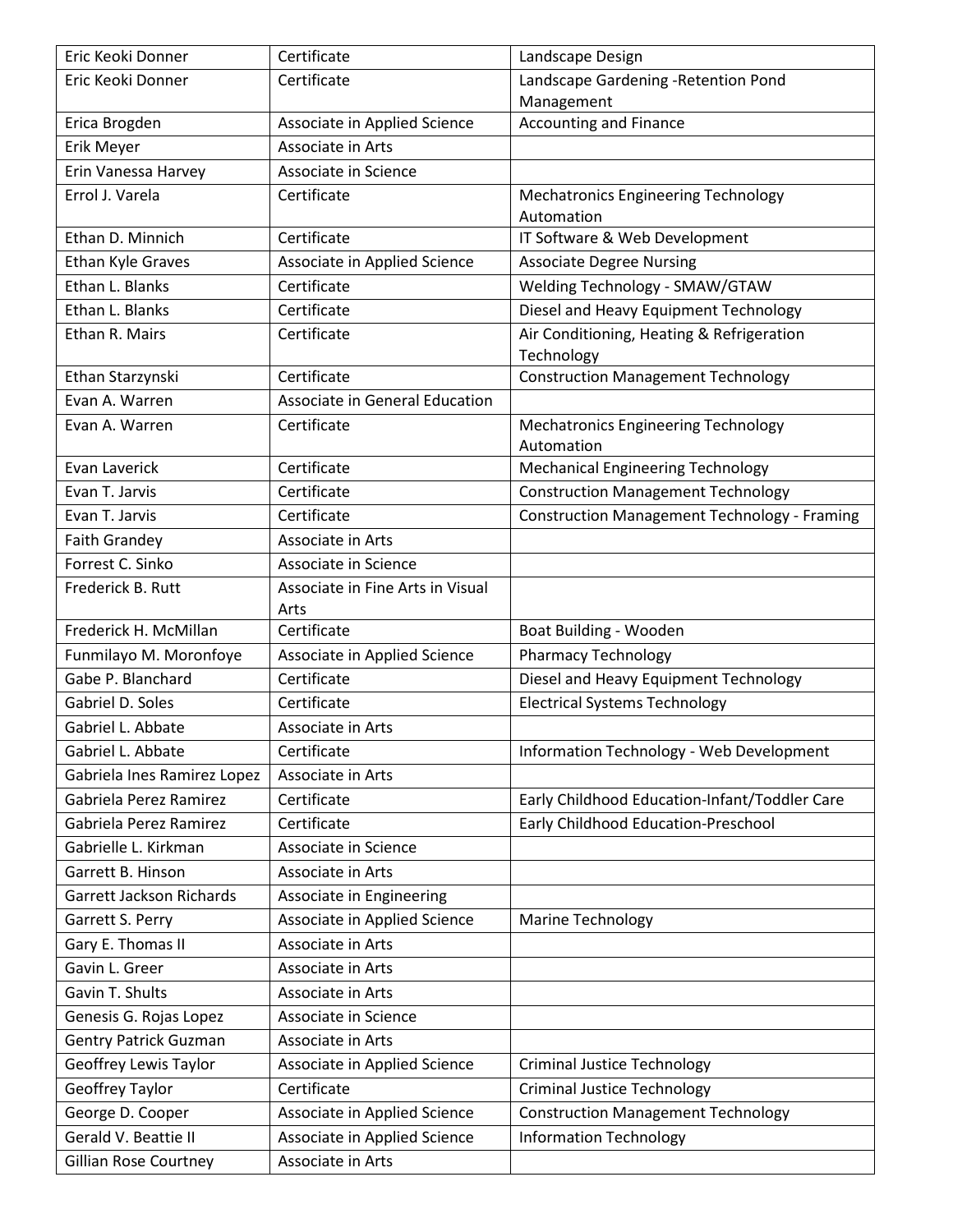| Giovanni S. Abbate          | Certificate                      | <b>Information Technology - Web Development</b>  |
|-----------------------------|----------------------------------|--------------------------------------------------|
| Goldie A. Boyd              | Diploma                          | Medical Office Administration - Healthcare Admin |
| Goldie Alexis Boyd          | Associate in Applied Science     | <b>Medical Office Administration</b>             |
| Grace B. Carroll            | Associate in Applied Science     | <b>Associate Degree Nursing</b>                  |
| Grace C. Lachance           | Associate in Applied Science     | <b>Emergency Medical Science</b>                 |
| Grace M. Fulton             | Associate in Applied Science     | <b>Marine Technology</b>                         |
| <b>Grace Madison Fulton</b> | Associate in General Education   |                                                  |
| Grace P. Ostrosky           | Associate in Arts                |                                                  |
| Grace T. Rochefort          | Associate in Applied Science     | <b>Associate Degree Nursing</b>                  |
| Gregory B. Russ             | Certificate                      | Welding Technology - SMAW/GTAW                   |
| Gregory B. Russ             | Certificate                      | Welding Technology - GTAW/GMAW                   |
| Hailey E. Cumbie            | Associate in General Education   |                                                  |
| Halcyon Edel Turlik         | Associate in Science             |                                                  |
| Halen N. Mays               | Associate in Arts                |                                                  |
| Haley C. Smith              | Associate in Arts                |                                                  |
| Haley M. Parnell            | Associate in Science             |                                                  |
| Haley N. Pearson            | Associate in Applied Science     | <b>Associate Degree Nursing</b>                  |
| Haley Nicole Faircloth      | Associate in Arts                |                                                  |
| Hannah Leigg Soper          | Associate in Applied Science     | <b>Associate Degree Nursing</b>                  |
| Hannah Lynn Autry           | Associate in Arts                |                                                  |
| Hannah R. Edwards           | Associate in Arts                |                                                  |
| Hannah Scout Finch          | Associate in Science             |                                                  |
| Hannah T. Taylor            | Associate in Engineering         |                                                  |
| Haris Isic                  | Certificate                      | <b>Criminal Justice Technology</b>               |
| Harrison M. Kruis           | Associate in Applied Science     | <b>Marine Technology</b>                         |
| Harrison M. Kruis           | Associate in General Education   |                                                  |
| Haven L. Heibein            | Associate in General Education   |                                                  |
| Hayden A. Edgar             | Associate in Arts                |                                                  |
| Hayden P. Turner            | Associate in Applied Science     | <b>Industrial Systems Technology</b>             |
| Hayley D. Hively            | Certificate                      | <b>Esthetics Technology</b>                      |
| Hazel E. Ellison            | Associate in Applied Science     | <b>Interior Design</b>                           |
| Hazel E. Ellison            | Diploma                          | Interior Design - Kitchen and Bath Design        |
| Heather L. Long             | Associate in Science             |                                                  |
| <b>Heather Rae Teeter</b>   | Associate in Applied Science     | <b>Associate Degree Nursing</b>                  |
| Heather W. Gray             | Associate in Applied Science     | <b>Associate Degree Nursing</b>                  |
| Heidi L. Armstrong          | Associate in General Education   |                                                  |
| Heidi M. Jorgensen          | Associate in Arts                |                                                  |
| Holly D. Lines              | Associate in Arts                |                                                  |
| Holly Woodcock              | Associate in Fine Arts in Visual |                                                  |
|                             | Arts                             |                                                  |
| Hope Alicia Brown           | Associate in Applied Science     | <b>Interior Design</b>                           |
| Hugh M. Slack               | Associate in Applied Science     | <b>Electrical System Technology</b>              |
| Hunter Alexander Swinson    | Associate in Applied Science     | <b>Sustainability Technologies</b>               |
| Hunter L. Bloom             | Certificate                      | Automotive Systems Technology                    |
| Ian N. Riley                | Associate in Arts                |                                                  |
| Ian P. Thackrah             | Associate in Applied Science     | <b>Information Technology</b>                    |
| Ian T. Adcock               | Certificate                      | Welding Technology - SMAW/GTAW                   |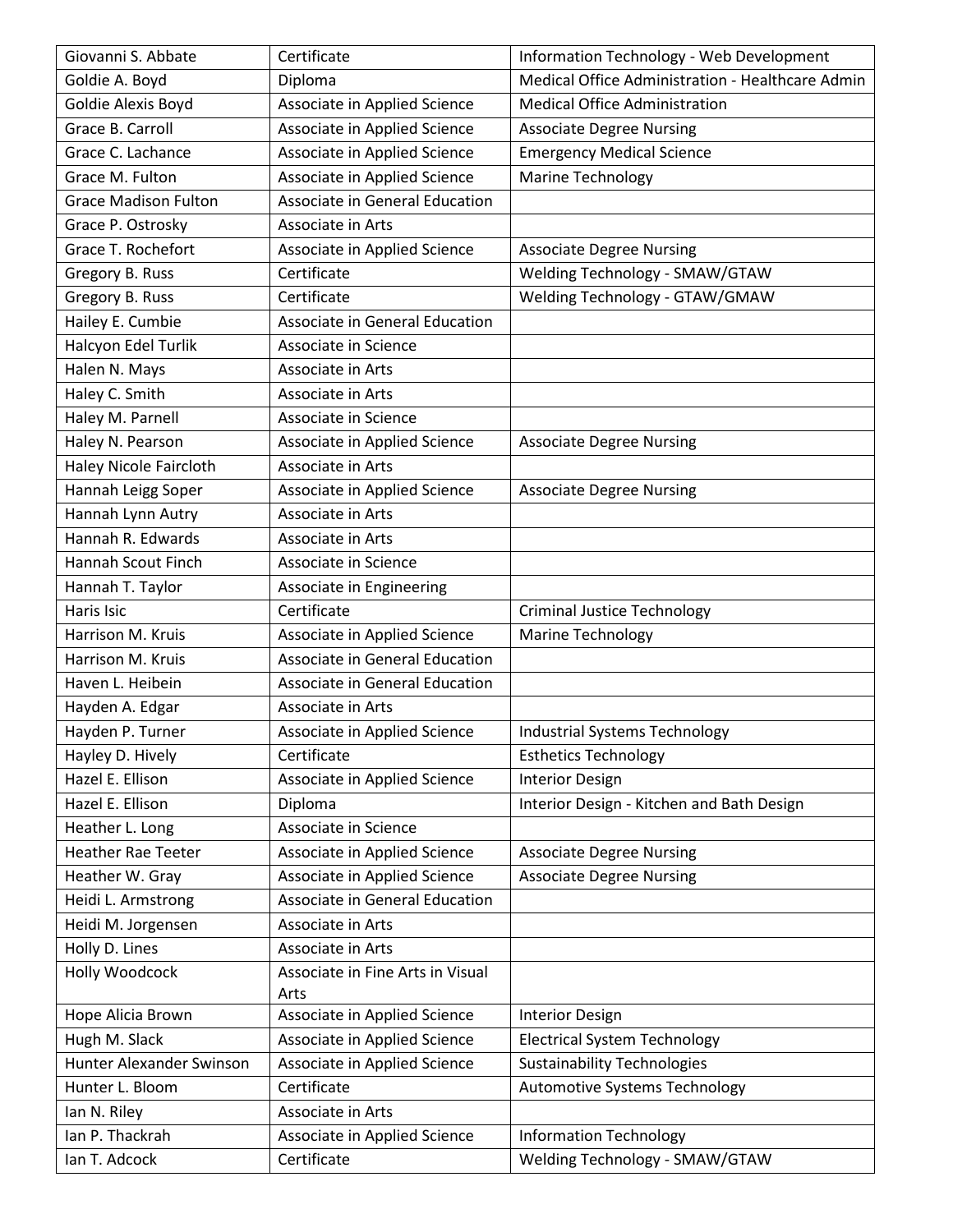| Ian T. Adcock              | Certificate                    | Welding Technology - GTAW/GMAW                        |
|----------------------------|--------------------------------|-------------------------------------------------------|
| <b>Isabel Grace Covert</b> | Associate in Arts              |                                                       |
| Isabella Nicole Britt      | Associate in Science           |                                                       |
| Isabella R. Smith          | Associate in Science           |                                                       |
| Isabelle B. Sloan          | Certificate                    | <b>Construction Management Technology - Framing</b>   |
| Isidro A. Moreno Vega      | Associate in Applied Science   | <b>Associate Degree Nursing</b>                       |
| Ivori AKai Cobb            | Associate in Arts              |                                                       |
| Ivy J. Renn                | Associate in Arts              |                                                       |
| Ja Vonda Hall-Rhodes       | Certificate                    | <b>Business Analytics</b>                             |
| Jack E. Burke              | Associate in Science           |                                                       |
| Jack E. Faler              | Certificate                    | Boat Building - Wooden                                |
| Jack R. Connolly           | Associate in Applied Science   | <b>Information Technology</b>                         |
| Jackson Clay-Stephen Winn  | Associate in Applied Science   | Radiography                                           |
| Jackson P. Sommers         | Associate in Science           |                                                       |
| Jackson S. Fox             | Associate in General Education |                                                       |
| Jackson Trey Hilbourn      | Associate in Applied Science   | <b>Construction Management Technology</b>             |
| Jackson Trey Hilbourn      | Certificate                    | <b>Construction Management Technology</b>             |
| Jackson Trey Hilbourn      | Certificate                    | <b>Construction Management Technology - Framing</b>   |
| Jackson Wayne Moore        | Associate in Science           |                                                       |
| Jacob A. Petti             | Associate in Arts              |                                                       |
| Jacob D. Barsaleau         | Associate in Science           |                                                       |
| Jacob D. Samuels           | Associate in Applied Science   | <b>Electrical System Technology</b>                   |
| Jacob E. Clewis            | Certificate                    | Welding Technology - GTAW/GMAW                        |
| Jacob E. Johnson           | Certificate                    | <b>Information Technology</b>                         |
| Jacob E. Wieland           | Associate in Science           |                                                       |
| Jacob L. Barnhardt         | Associate in Applied Science   | <b>Mechanical Engineering Technology</b>              |
| Jacob L. Russell           | Associate in Arts              |                                                       |
| Jacob Lawerence Schott     | Associate in Applied Science   | <b>Associate Degree Nursing</b>                       |
| Jacob S. Foster            | Certificate                    | <b>Hospitality Management</b>                         |
| Jacob T. Oakes             | Associate in Science           |                                                       |
| Jacqueline Leigh Rupkey    | Associate in Applied Science   | <b>Associate Degree Nursing</b>                       |
| Jada Na'kia Warren         | Certificate                    | <b>Business Administration - Mgmt and Supervision</b> |
| Jaime Nicole Bohon         | Associate in General Education |                                                       |
| Jake R. McMillen           | Associate in Arts              |                                                       |
| Jakeema Y. Boykin          | Associate in Arts              |                                                       |
| James C. Victory           | Certificate                    | <b>Electrical Systems Technology</b>                  |
| James K. Cosper            | Associate in Applied Science   | <b>Emergency Medical Science</b>                      |
| James Lane Massey          | Associate in Applied Science   | <b>Mechanical Engineering Technology</b>              |
| James M. Sublett, II       | Certificate                    | Air Conditioning, Heating & Refrigeration             |
|                            |                                | Technology                                            |
| James R. Edgell            | Certificate                    | Plumbing                                              |
| James Trent Pyrtle         | Associate in Arts              |                                                       |
| Janice A. Allgood          | Associate in Applied Science   | <b>Chemical Technology</b>                            |
| Janie M. Palmer            | Associate in Science           |                                                       |
| Janine E. Brecheisen       | Certificate                    | <b>Construction Management Technology - Framing</b>   |
| Janine P. Patora           | Associate in Applied Science   | Radiography                                           |
| Jaquan M. Ford             | Certificate                    | <b>Electronics Engineering Tech</b>                   |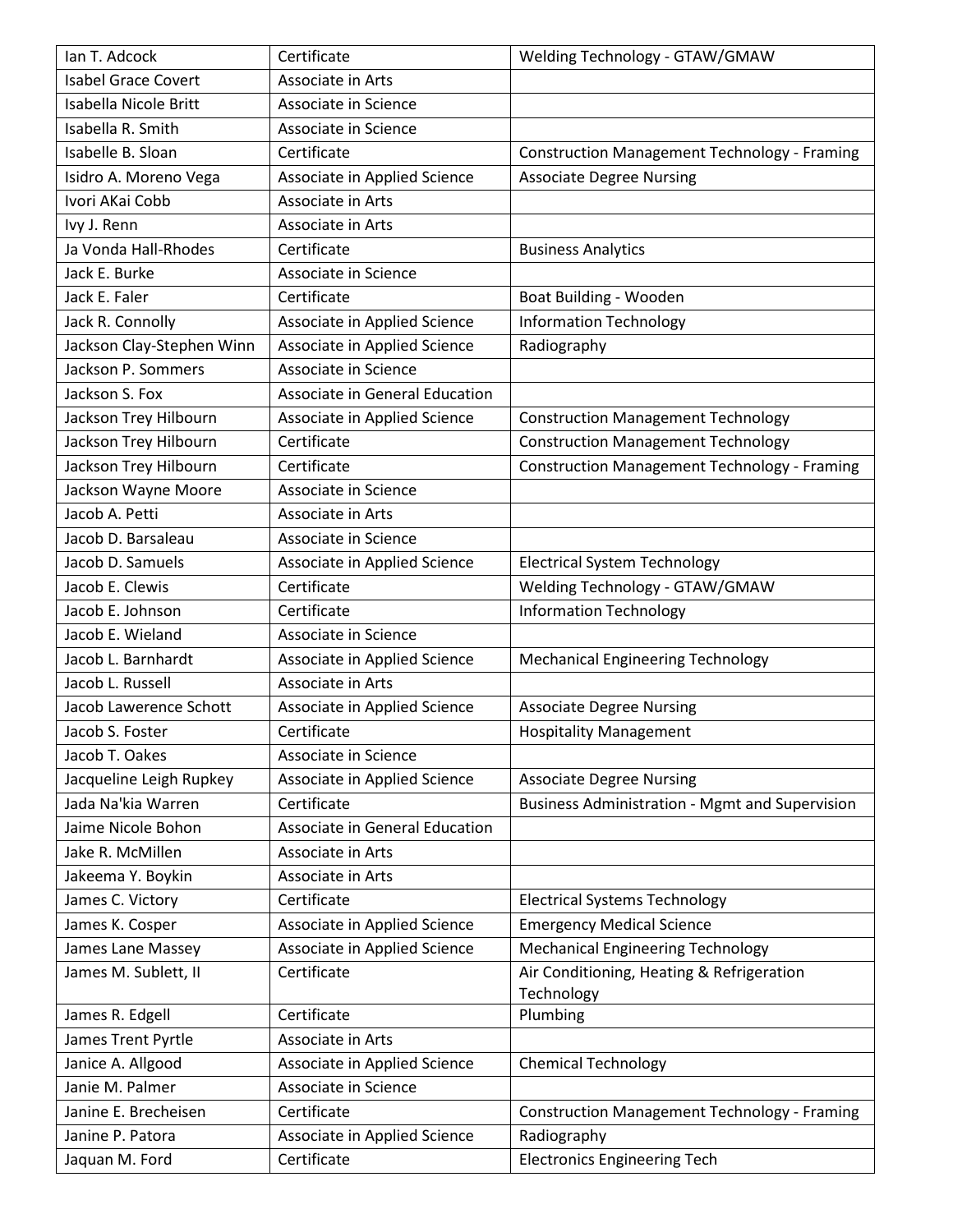| Jared David Diegelman       | Associate in Arts              |                                                    |
|-----------------------------|--------------------------------|----------------------------------------------------|
| Jared Robert Curry          | Associate in Science           |                                                    |
| Jarrett Prevatte            | Certificate                    | Automotive Customizing Technology                  |
| Jason Jarl Bolsoy           | Associate in Applied Science   | <b>Associate Degree Nursing</b>                    |
| Jason R. Caperna            | Certificate                    | <b>Collision Repair and Refinishing Technology</b> |
| Jason R. Caperna            | Certificate                    | <b>Automotive Customizing Technology</b>           |
| Jason S. Kim                | Associate in General Education |                                                    |
| <b>Javier Huverto Yanes</b> | Associate in Arts              |                                                    |
| Jayson-Shane Bullard        | Associate in Arts              |                                                    |
| Santos                      |                                |                                                    |
| Jeffrey A. Carter           | Associate in General Education |                                                    |
| Jeffrey A. Carter           | Certificate                    | Diesel and Heavy Equipment Technology              |
| Jennifer E. Rush            | Associate in Applied Science   | <b>Associate Degree Nursing</b>                    |
| Jennifer K. Morris          | Associate in Applied Science   | <b>Associate Degree Nursing</b>                    |
| Jennifer L. Jones           | Certificate                    | Paralegal Technology - Elder Law                   |
| Jennifer L. Squires         | Associate in Applied Science   | <b>Business Administration</b>                     |
| Jennifer M. Jacobs          | Associate in Arts              |                                                    |
| Jennifer Suzanne Raby       | Associate in Arts              |                                                    |
| Jeremy Christian Madden     | Associate in Applied Science   | <b>Associate Degree Nursing</b>                    |
| Jeremy Gray Liposcak        | Associate in Applied Science   | <b>Sustainability Technologies</b>                 |
| Jessica A. Fortiscue        | Associate in Applied Science   | <b>Criminal Justice Technology</b>                 |
| Jessica A. Fortiscue        | Certificate                    | <b>Criminal Justice Technology</b>                 |
| Jessica Alisha Jones        | Associate in Science           |                                                    |
| Jessica L. Burns            | Certificate                    | <b>Business Administration - Project Managment</b> |
| Jessica L. Carlin           | Associate in Arts              |                                                    |
| Jessica L. Kent             | Certificate                    | <b>Business Administration - Project Managment</b> |
| Jessica L. Rosenberry       | Associate in Applied Science   | <b>Associate Degree Nursing</b>                    |
| Jessica Leigh Elvegaard     | Associate in Engineering       |                                                    |
| Jessica Leigh Elvegaard     | Associate in Science           |                                                    |
| Jessica Linnea Mendiola     | Associate in Applied Science   | <b>Associate Degree Nursing</b>                    |
| Jessica Lynn Burns          | Associate in Applied Science   | <b>Business Administration</b>                     |
| Jessica McKeithan Winters   | Associate in Science           |                                                    |
| Jessica Meyer               | Associate in Arts              |                                                    |
| Jessica Piner Smith         | Associate in Applied Science   | <b>Medical Assisting</b>                           |
| Jesus A. Barboza            | Associate in Applied Science   | <b>Surgical Technology</b>                         |
| Jillian S. Dudley           | Associate in Science           |                                                    |
| Jimmy J. Driggers           | Certificate                    | Diesel and Heavy Equipment Technology              |
| Jitaj A. Mendez             | Certificate                    | <b>Mechanical Engineering Technology</b>           |
| Jocelyn K. Stephenson       | Certificate                    | <b>Accounting and Finance</b>                      |
| Jocelyn Mackenzie Cayton    | Certificate                    | <b>Esthetics Technology</b>                        |
| Joel W. Thompson            | Associate in Applied Science   | <b>Baking and Pastry Arts</b>                      |
| John A. Bennett             | Certificate                    | Welding Technology - SMAW/GTAW                     |
| John A. Bennett             | Certificate                    | Welding Technology - GTAW/GMAW                     |
| John Anthony Agostini       | Associate in Arts              |                                                    |
| John Boswell                | Certificate                    | <b>Construction Management Technology</b>          |
| John G. Burkee Jr           | Associate in Applied Science   | <b>Mechanical Engineering Technology</b>           |
| John Gary Burkee            | Associate in Applied Science   | <b>Mechanical Engineering Technology</b>           |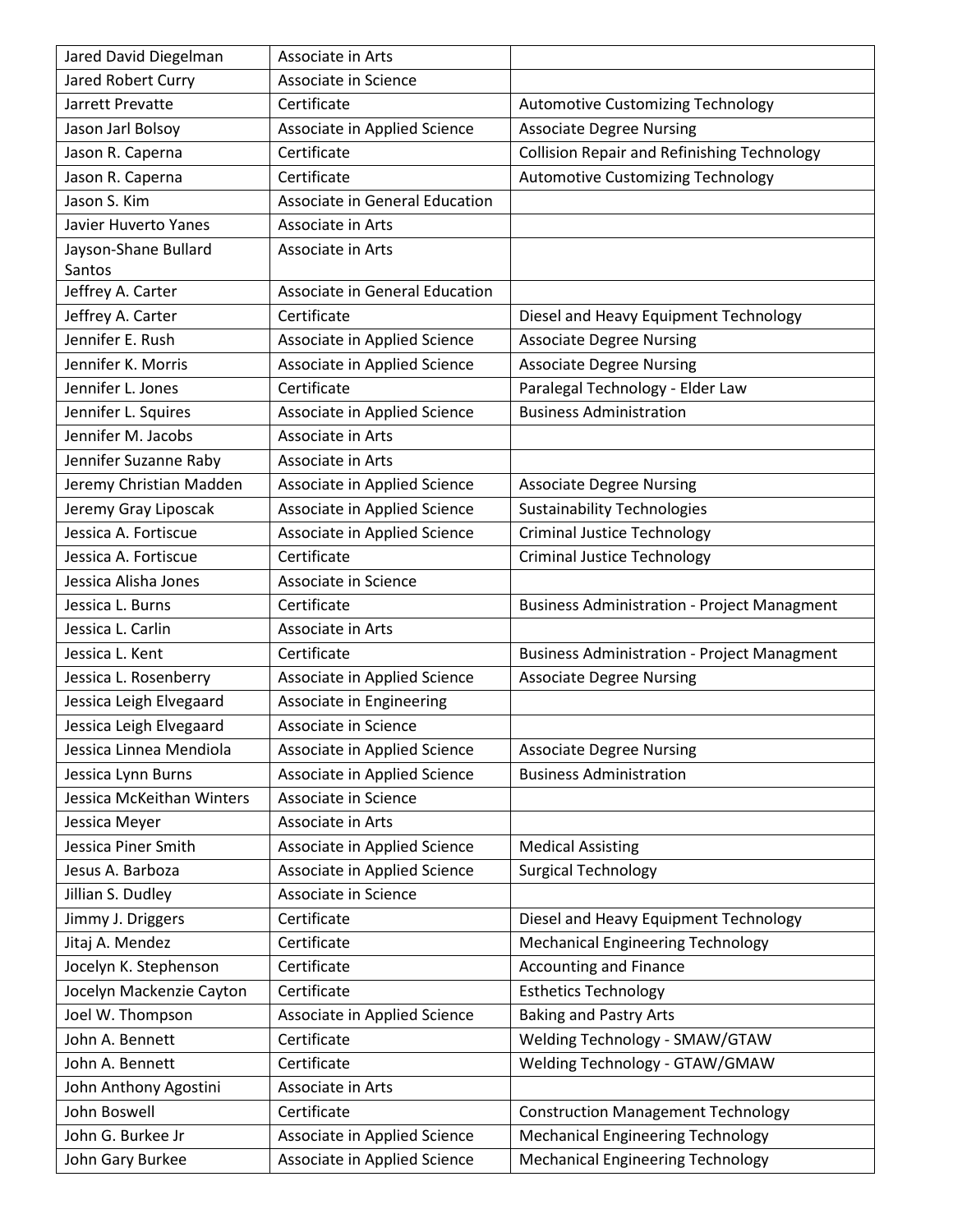| John P. Coyle              | Associate in Applied Science             | Architectural Technology                                |
|----------------------------|------------------------------------------|---------------------------------------------------------|
| John Patrick Talbert       | Associate in Arts                        |                                                         |
| John-Paul D. Harvey        | Associate in Arts                        |                                                         |
| Jolie S. Hessenflow        | Associate in Arts                        |                                                         |
| Jon Oliver Redgrave Siemon | Associate in Science                     |                                                         |
| Jonah P. Smith             | Associate in Arts                        |                                                         |
| Jonathan D. Lutz           | Certificate                              | <b>Construction Management Technology - Framing</b>     |
| Jonathan M. Turner         | Associate in Applied Science             | <b>Fire Protection Technology</b>                       |
| Jordan L. Ried-Thomas      | Associate in Applied Science             | Marine Technology                                       |
| Jordan L. Ried-Thomas      | Associate in General Education           |                                                         |
| Jordan N. Leitner          | Associate in Arts                        |                                                         |
| Jordan R. Duncan           | Associate in Applied Science             | <b>Electrical System Technology</b>                     |
| Joseph Alig                | Certificate                              | Air Conditioning, Heating & Refrigeration<br>Technology |
| Joseph B. Bergman          | Certificate                              | <b>Construction Management Technology</b>               |
| Joseph B. Bergman          | Certificate                              | <b>Construction Management Technology - Framing</b>     |
| Joseph B. Sylvia           | Associate in Applied Science             | <b>Marine Technology</b>                                |
| Joseph B. Sylvia           | Associate in General Education           |                                                         |
| Joseph H. Matthiessen      | Associate in Applied Science             | Human Services Technology Substance Abuse               |
| Joseph H. Reed             | Associate in Arts                        |                                                         |
| Joseph Holt Parks          | Associate in Fine Arts in Visual<br>Arts |                                                         |
| Joseph M. Budrow           | Certificate                              | Air Conditioning, Heating & Refrigeration<br>Technology |
| Joseph M. Dubois           | Certificate                              | Air Conditioning, Heating & Refrigeration<br>Technology |
| Joshua A. Wilson           | Associate in Applied Science             | <b>Business Administration</b>                          |
| Joshua A. Wilson           | Certificate                              | <b>Business Administration - Mgmt and Supervision</b>   |
| Joshua C. Turner           | Associate in Applied Science             | <b>Computer-Integrated Machining</b>                    |
| Joshua M. Wright           | Associate in Arts                        |                                                         |
| Joshua P. Cobb             | Associate in Science                     |                                                         |
| Joveta A. Freeman          | Certificate                              | <b>Esthetics Technology</b>                             |
| Joy Eloise Shaver          | Associate in Arts                        |                                                         |
| Julia Raquel Petersen      | Associate in Arts                        |                                                         |
| Julliane E. de Souza       | Associate in Applied Science             | <b>Construction Management Technology</b>               |
| Junior C. Rodney           | Certificate                              | <b>Electrical Systems Technology</b>                    |
| Justin D. Gahrmann         | Certificate                              | <b>Construction Management Technology</b>               |
| Justin D. Gahrmann         | Certificate                              | <b>Construction Management Technology - Framing</b>     |
| Justin E. Mann             | Associate in Applied Science             | <b>Associate Degree Nursing</b>                         |
| Justin F. Wright           | Certificate                              | Information Technology - Cybersecurity &                |
|                            |                                          | Networking                                              |
| Justin M. Edwards          | Associate in Applied Science             | <b>Business Administration</b>                          |
| <b>Justin Muller</b>       | Associate in Arts                        |                                                         |
| Kacey Joanne Borchardt     | Associate in Applied Science             | <b>Marine Technology</b>                                |
| Kacey Joanne Borchardt     |                                          |                                                         |
|                            | Associate in General Education           |                                                         |
| Kaitlin E. Fountain        | Associate in Arts                        |                                                         |
| Kaitlin Isabella Dowdy     | Associate in Science                     |                                                         |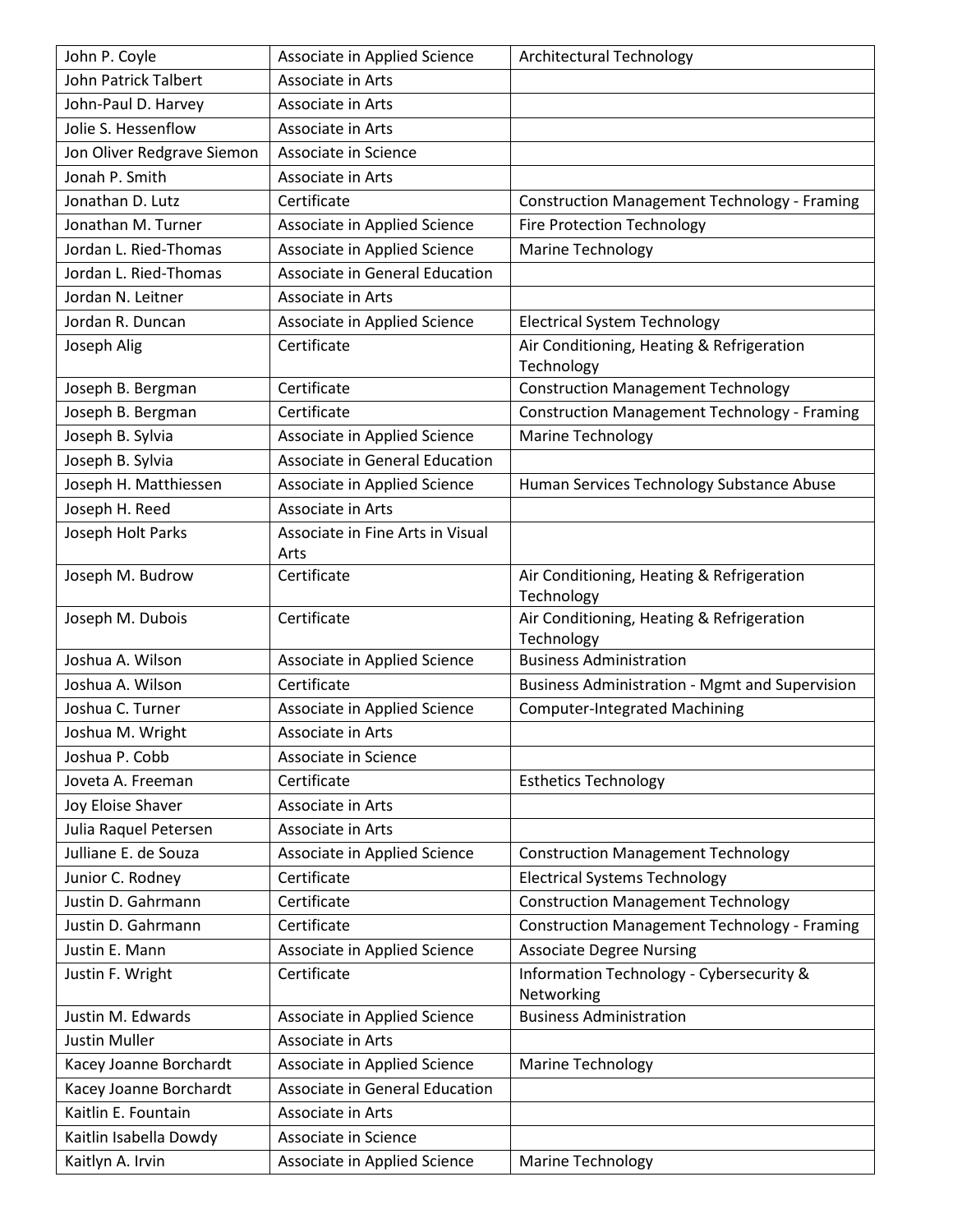| Kaitlyn A. Irvin           | Associate in General Education |                                                         |
|----------------------------|--------------------------------|---------------------------------------------------------|
| Kaitlyn A. Trivette        | Associate in General Education |                                                         |
| Kaitlyn Jasmine Mitchell   | Associate in Applied Science   | <b>Marine Technology</b>                                |
| Kaitlyn Jasmine Mitchell   | Associate in General Education |                                                         |
| Kaitlyn M. Lincoln         | Associate in Arts              |                                                         |
| Kaitlyn R. Bellas          | Associate in Applied Science   | <b>Marine Technology</b>                                |
| Kaitlyn R. Bellas          | Associate in General Education |                                                         |
| Kali H. Ward               | Associate in Arts              |                                                         |
| Kalvin J. Griffin          | Certificate                    | Air Conditioning, Heating & Refrigeration<br>Technology |
| Kamran Pigford             | Certificate                    | Welding Technology - GTAW/GMAW                          |
| Kamran Pigford             | Diploma                        | <b>Welding Technology</b>                               |
| Kara Lynn-Janet Bhullar    | Associate in Science           |                                                         |
| Karalyn Faith Patrick      | Certificate                    | <b>Esthetics Technology</b>                             |
| Karla Marie Phillips       | Associate in Applied Science   | <b>Associate Degree Nursing</b>                         |
| Karson Marie Hollingsworth | Associate in Applied Science   | <b>Associate Degree Nursing</b>                         |
| Kassie Lynn Kelly          | Associate in Arts              |                                                         |
| Kate C. Castillo           | Associate in Applied Science   | Radiography                                             |
| Kate McGraw                | Certificate                    | Welding Technology - SMAW/GTAW                          |
| Katelyn M. Cawood          | Certificate                    | Paralegal Technology - Civil Litigation                 |
| Katelyn M. Cawood          | Certificate                    | Paralegal Technology - Elder Law                        |
| Katelyn M. Cawood          | Certificate                    | Paralegal Technology - Real Property                    |
| Katelyn Peeples Cawood     | Associate in Applied Science   | Paralegal Technology                                    |
| Katerina T. Tzidras        | Associate in Arts              |                                                         |
| Kathleen M. Carbone        | Associate in Applied Science   | <b>Associate Degree Nursing</b>                         |
| Kathryn M. Sobczak         | Associate in Arts              |                                                         |
| Kathryn P. Anderson        | Associate in Arts              |                                                         |
| Kathryn Paige Cruse        | Associate in Applied Science   | Radiography                                             |
| Kathy Holmes Moses         | Associate in Arts              |                                                         |
| Kaya Brianne Hall          | Associate in Science           |                                                         |
| Kayla C. Hill              | Associate in Arts              |                                                         |
| Kayla Damoni' Shepard      | Associate in Science           |                                                         |
| Kayla Jenkins              | Certificate                    | <b>Accounting and Finance</b>                           |
| Kayla M. Galla             | Associate in Applied Science   | <b>Medical Sonography</b>                               |
| Kayla Reney                | Associate in Science           |                                                         |
| Kayla S. Reynolds          | Associate in Applied Science   | <b>Associate Degree Nursing</b>                         |
| Kaylee M. Hall             | Associate in Arts              |                                                         |
| Kaylin Rae Resto           | Diploma                        | Cosmetology                                             |
| Keely R. Bowen             | Associate in Arts              |                                                         |
| Keith D. Pitchford         | Associate in Science           |                                                         |
| Keith T. Tavalozzi         | Associate in Applied Science   | <b>Information Technology</b>                           |
| Keith Tavalozzi            | Certificate                    | Information Technology - Cybersecurity &<br>Networking  |
| Kelly C. Ramos             | Associate in Applied Science   | Industrial Systems Technology                           |
| Kelly Colwell              | Associate in Arts              |                                                         |
| Kelly Lynne Harding        | Associate in General Education |                                                         |
| Kelly Nicole Carroll       | Associate in Applied Science   | <b>Medical Office Administration</b>                    |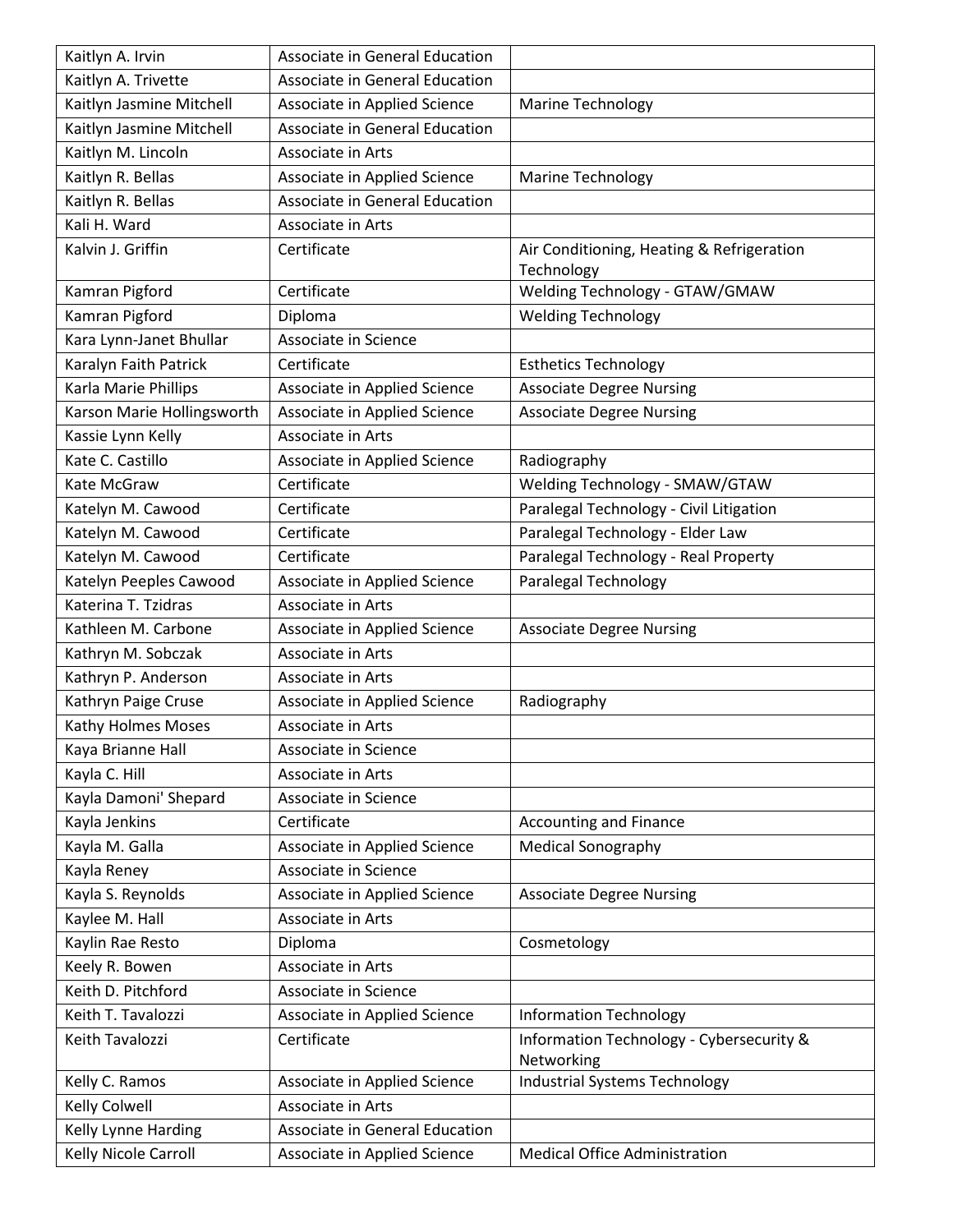| Kelsey L. Lemburg         | Certificate                       | <b>Hospitality Management</b>                                |
|---------------------------|-----------------------------------|--------------------------------------------------------------|
| Kelsie N. Rothwell        | Associate in Arts                 |                                                              |
| Kerry A. Copeland         | Diploma                           | Medical Office Administration-Med Coding &<br><b>Billing</b> |
| Kevin A. Black            | Certificate                       | Air Conditioning, Heating & Refrigeration<br>Technology      |
| Kevin Davidson            | Certificate                       | Plumbing                                                     |
| Kevin G. Williamson       | Certificate                       | <b>Construction Management Technology Project</b><br>Mgmt    |
| Kevin J. Young            | Associate in Applied Science      | <b>Industrial Systems Technology</b>                         |
| Kevin Joyce               | Associate in Applied Science      | <b>Information Technology</b>                                |
| Kevin S. Klein            | Certificate                       | IT Software & Web Development                                |
| Keyana L. Brown           | Associate in Arts                 |                                                              |
| Kiana R. Faircloth        | Associate in Arts                 |                                                              |
| Kieran Schwartz           | Associate in Applied Science      | <b>Emergency Medical Science</b>                             |
| Kimberly R. Boyd          | Associate in Applied Science      | <b>Medical Assisting</b>                                     |
| Kimberly Rae Roberts      | Associate in Arts                 |                                                              |
| Kimberly S. Cuellar       | Associate in Arts                 |                                                              |
| Kirsten J. Lincourt       | Associate in Applied Science      | <b>Associate Degree Nursing</b>                              |
| Krislyn T. Berry          | Certificate                       | <b>Esthetics Technology</b>                                  |
| Kristen B. Midgett        | Associate in Fine Arts in Theatre |                                                              |
| Kristen L. Follo          | Certificate                       | <b>Hospitality Management</b>                                |
| Kristen Leigh Follo       | Associate in Applied Science      | <b>Hospitality Management</b>                                |
| Kristen M. Kelley         | Associate in Science              |                                                              |
| Kristen Tiffany Wilkerson | Associate in Science              |                                                              |
| Krystal N. Jones          | Diploma                           | Medical Office Administration - Healthcare Admin             |
| Kyle D. Bish              | Diploma                           | Diesel and Heavy Equipment Technology                        |
| Kyle Daniel Bish          | Associate in Applied Science      | Diesel and Heavy Equipment Technology                        |
| Kyle E. Dowling           | Certificate                       | Plumbing                                                     |
| Kyle Torok                | Associate in Applied Science      | <b>Mechanical Engineering Technology</b>                     |
| Kyleigh Noelle Cok        | Associate in Applied Science      | <b>Business Administration</b>                               |
| Kylie R. Fleming          | Associate in Applied Science      | <b>Marine Technology</b>                                     |
| Kynnedy Amia McDowell     | Associate in Arts                 |                                                              |
| Kyrese L. Boyce           | Certificate                       | <b>Information Technology</b>                                |
| LaKara L. Schaus          | Associate in Arts                 |                                                              |
| Lane Allen Roe            | Associate in Applied Science      | <b>Information Technology</b>                                |
| Lanesha Jasmine Perry     | Associate in Applied Science      | <b>Medical Assisting</b>                                     |
| Larry L. Redenbaugh, III  | Associate in Applied Science      | <b>Electronics Engineering Technology</b>                    |
| Latanya R. Diedrick       | Associate in Applied Science      | <b>Accounting and Finance</b>                                |
| Latoya K. Dean            | Certificate                       | <b>Construction Management Technology</b>                    |
| Latoya K. Stephens        | Associate in Applied Science      | <b>Medical Office Administration</b>                         |
| Latrice Nicole Gregg      | Associate in Applied Science      | <b>Associate Degree Nursing</b>                              |
| Laura E. Parks            | Associate in Applied Science      | <b>Medical Sonography</b>                                    |
| Laura Melissa Wines       | Associate in Arts                 |                                                              |
| Laura S. Vasquez          | Associate in Applied Science      | <b>Associate Degree Nursing</b>                              |
| Lauren Catherine Patz     | Associate in Applied Science      | <b>Associate Degree Nursing</b>                              |
| Lauren E. Kelly           | Associate in Science              |                                                              |
| Lauren Myers Ingraham     | Associate in Arts                 |                                                              |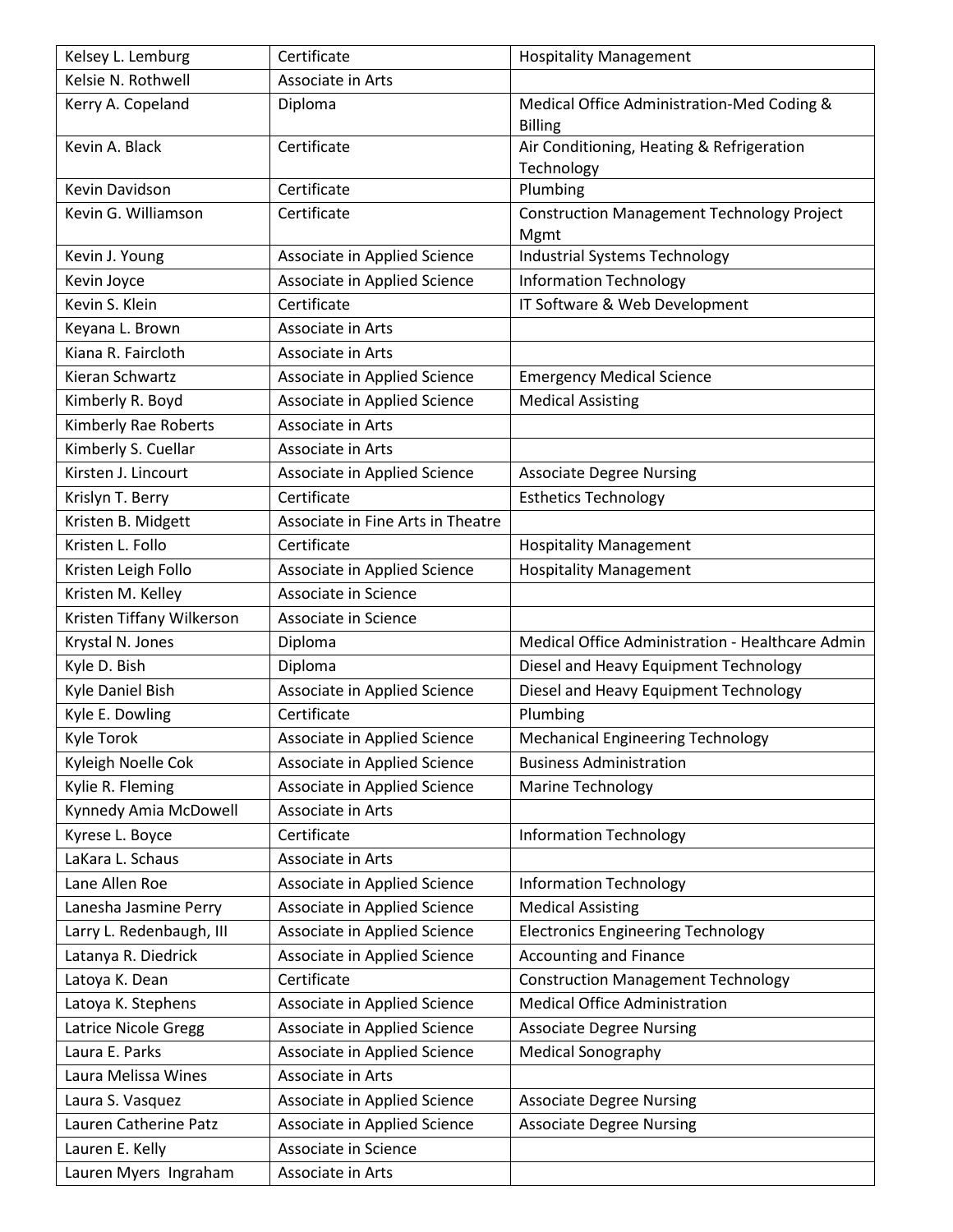| Lauren N. Lawrence                | Associate in Science           |                                                          |
|-----------------------------------|--------------------------------|----------------------------------------------------------|
| Lauren R. Schulz                  | Associate in Applied Science   | <b>Interpreter Education</b>                             |
| Lawanda Cooper                    | Associate in General Education |                                                          |
| Leah A. Johnson                   | Associate in Arts              |                                                          |
| Leah Kaye Christie                | Associate in Science           |                                                          |
| Lela K. Farrior                   | Associate in Arts              |                                                          |
| Lessa Michelle Raynor             | Associate in Applied Science   | Radiography                                              |
| Lexiah P. Gates                   | Associate in Arts              |                                                          |
| Liam J. Coyle                     | Associate in Science           |                                                          |
| Liam P. O'Connell                 | Associate in Arts              |                                                          |
| Liam R. Davies                    | Associate in Arts              |                                                          |
| Lien Liu Lancaster                | Associate in Science           |                                                          |
| Lily Elizabeth Mitchell           | Associate in Arts              |                                                          |
| Lindsey Anne Bonifacius           | Associate in Arts              |                                                          |
| Linnane Rosamond Shelton          | Associate in Arts              |                                                          |
| Lisa C. Stophel                   | Associate in Applied Science   | <b>Emergency Medical Science</b>                         |
| Lisa Jo Carter                    | Associate in Applied Science   | <b>Occupational Therapy Assistant</b>                    |
| Lisa Leibowitz                    | Associate in Applied Science   | <b>Medical Assisting</b>                                 |
| Logan A. Mebane                   | Associate in Arts              |                                                          |
| Logan D. Batten                   | Certificate                    | <b>Esthetics Technology</b>                              |
| Logan Dante Wolf                  | Associate in Applied Science   | <b>Fire Protection Technology</b>                        |
| Logan David Manns                 | Associate in Science           |                                                          |
| Logan J. Alft                     | Associate in Arts              |                                                          |
| Logan T. Brown                    | Associate in Applied Science   | Radiography                                              |
| Loni S. Sykes                     | Associate in Applied Science   | <b>Pharmacy Technology</b>                               |
| Lonnie C. Wright                  | Associate in Applied Science   | <b>Information Technology</b>                            |
| Lucia E. Blum                     | Associate in Arts              |                                                          |
| Ludmila V. Stuhlmiller            | Certificate                    | <b>Esthetics Technology</b>                              |
| Luis F. Paz Martinez              | Certificate                    | <b>Mechatronics Engineering Technology</b><br>Automation |
| Luke Bennett Vassar               | Associate in Arts              |                                                          |
| Luke J. Fielding                  | Certificate                    | <b>Electrical Systems Technology</b>                     |
| Lydia G. Walters                  | Associate in General Education |                                                          |
| Lydia Grace Bradshaw              | Associate in Arts              |                                                          |
| Lynnae Jean Roth                  | Associate in Science           |                                                          |
| MacKenzie E. Lancaster            | Associate in Arts              |                                                          |
| MacKenzie J. Harrell              | Associate in Arts              |                                                          |
| Madelaine E. Kramer               | Associate in Applied Science   | <b>Occupational Therapy Assistant</b>                    |
| <b>Madeline Elizabeth Bullock</b> | Associate in Science           |                                                          |
| Madelyn F. McCracken              | Associate in Arts              |                                                          |
| Madelyn G. Coombs                 | Associate in Arts              |                                                          |
| Madison H. Coleman                | Associate in Arts              |                                                          |
| Madison H. Evans                  | Certificate                    | Film and Video Production Technology                     |
| Madison L. Mobley                 | Certificate                    | <b>Early Childhood Education</b>                         |
| Madison L. Mobley                 | Certificate                    | Early Childhood Education-Infant/Toddler Care            |
| Madison L. Mobley                 | Certificate                    | Early Childhood Education-Preschool                      |
| Madison Love McClellan            | Associate in Arts              |                                                          |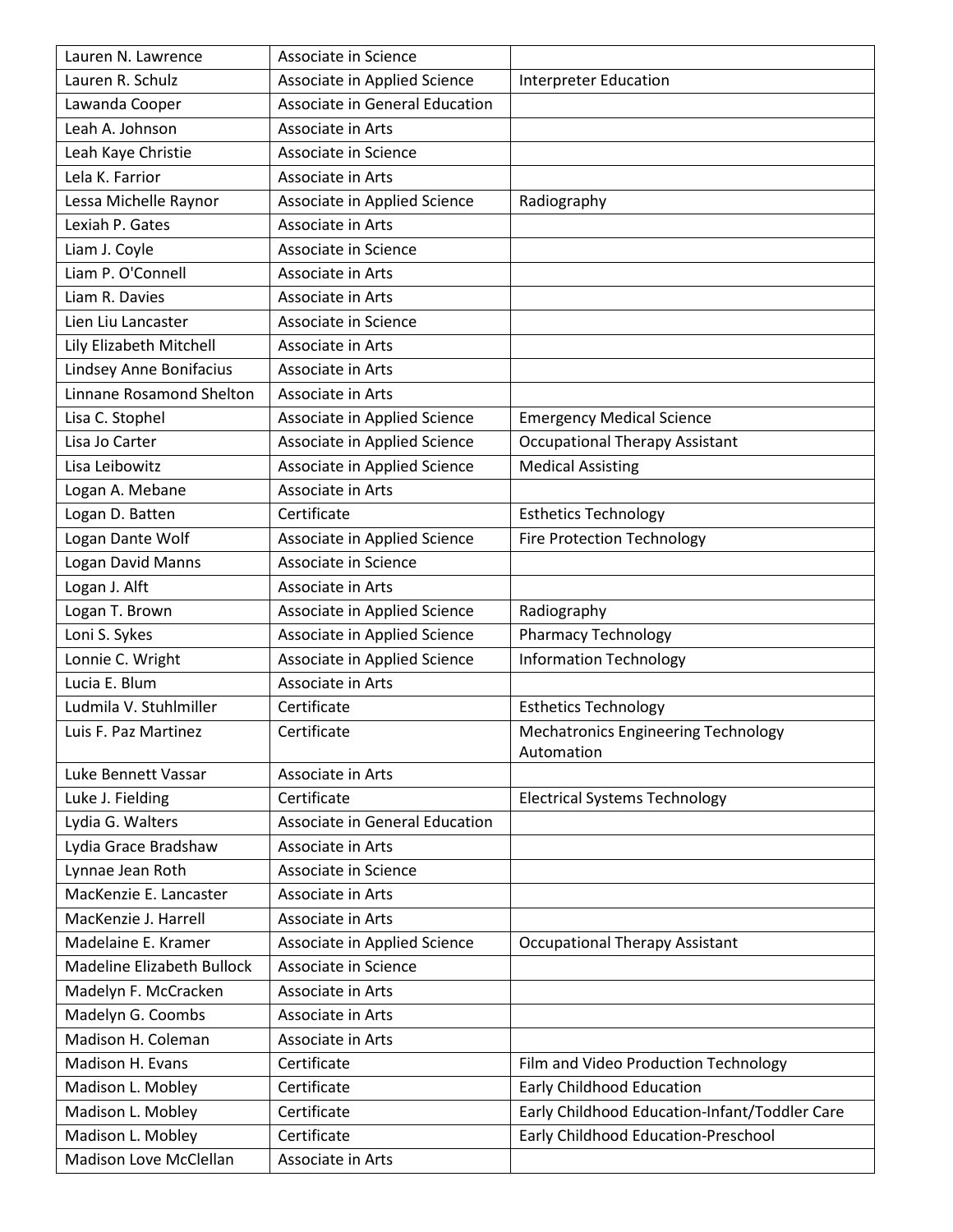| Madison M. Carter                | Associate in Arts                        |                                                         |
|----------------------------------|------------------------------------------|---------------------------------------------------------|
| Madison N. Hardy                 | Associate in Applied Science             | <b>Associate Degree Nursing</b>                         |
| Madison Rose Johnson             | Associate in Applied Science             | <b>Interior Design</b>                                  |
| Madison Rose Johnson             | Diploma                                  | Interior Design - Kitchen and Bath Design               |
| <b>Madison Sharleen Stein</b>    | Associate in Fine Arts in Visual         |                                                         |
|                                  | Arts                                     |                                                         |
| Maidie Brianne Wright            | Associate in Fine Arts in Visual<br>Arts |                                                         |
| Makaylin K. Rosa                 | Associate in Applied Science             | Radiography                                             |
| Malik I. Jones                   | Diploma                                  | Automotive Systems Technology                           |
| Malik Isiah Jones                | Associate in Applied Science             | Automotive Systems Technology                           |
| Mao Vang                         | Associate in Applied Science             | <b>Associate Degree Nursing</b>                         |
| Marcus A. Kent                   | Associate in Science                     |                                                         |
| Marcus Magruder                  | Associate in Arts                        |                                                         |
| Margaret A. Jones                | Associate in General Education           |                                                         |
| Margaret Jolaina Allen           | Certificate                              | <b>Information Technology</b>                           |
| Margaret O. Honeycutt            | Associate in Applied Science             | <b>Emergency Medical Science</b>                        |
| Margaret Tyler Cowlin            | Associate in Arts                        |                                                         |
| Maria Isabel Canales             | Associate in Applied Science             | <b>Community Spanish Interpreter</b>                    |
| Mariah L. Spader                 | Associate in Arts                        |                                                         |
| <b>Mariam Elias</b>              | Associate in Science                     |                                                         |
| Marie A. Hazelwood               | Associate in General Education           |                                                         |
| Marina A. Robichau               | Associate in Arts                        |                                                         |
| Marina G. Mendoza                | Associate in General Education           |                                                         |
| Mario Colin Ramalho              | Associate in Science                     |                                                         |
| Marisa C. Cowperthwaite          | Associate in Arts                        |                                                         |
| Marissa V. Prendergast           | Associate in Arts                        |                                                         |
| Mark A. Radcliff                 | Certificate                              | Electronics Engineering Tech - LAN Cabling              |
|                                  |                                          | Technician                                              |
| Martarius R. Pridgen             | Certificate                              | Air Conditioning, Heating & Refrigeration<br>Technology |
| Martha E. Holland                | Associate in Applied Science             | <b>Associate Degree Nursing</b>                         |
| Marvin Alessandro Mejia          | Associate in Science                     |                                                         |
| Mary S. Montgomery               | Diploma                                  | <b>Culinary Arts</b>                                    |
| Mason K. Vincent                 | Certificate                              | <b>Mechanical Engineering Technology</b>                |
| Matthew Anthony Black            | Associate in Applied Science             | <b>Associate Degree Nursing</b>                         |
| <b>Matthew Dale Mortenson</b>    | Associate in Applied Science             | <b>Information Technology</b>                           |
| <b>Matthew Dale Mortenson</b>    | Certificate                              | Information Technology - Cybersecurity &<br>Networking  |
| <b>Matthew Dale Mortenson</b>    | Certificate                              | IT Software & Web Development                           |
| Matthew R. Schmied               | Associate in Applied Science             | <b>Computer-Integrated Machining</b>                    |
| Matthew S. Crawford              | Associate in Arts                        |                                                         |
| <b>Matthew Spencer</b>           | Associate in Fine Arts in Music          |                                                         |
| Matthew T. Nero                  | Associate in Arts                        |                                                         |
| <b>Matthew Thomas Case</b>       | Associate in Applied Science             | <b>Associate Degree Nursing</b>                         |
| <b>Matthew Tiberious Dibiase</b> | Associate in Science                     |                                                         |
| Matthias Walch                   | Associate in Applied Science             | <b>Construction Management Technology</b>               |
| Matthias Walch                   | Certificate                              | <b>Construction Management Technology - Framing</b>     |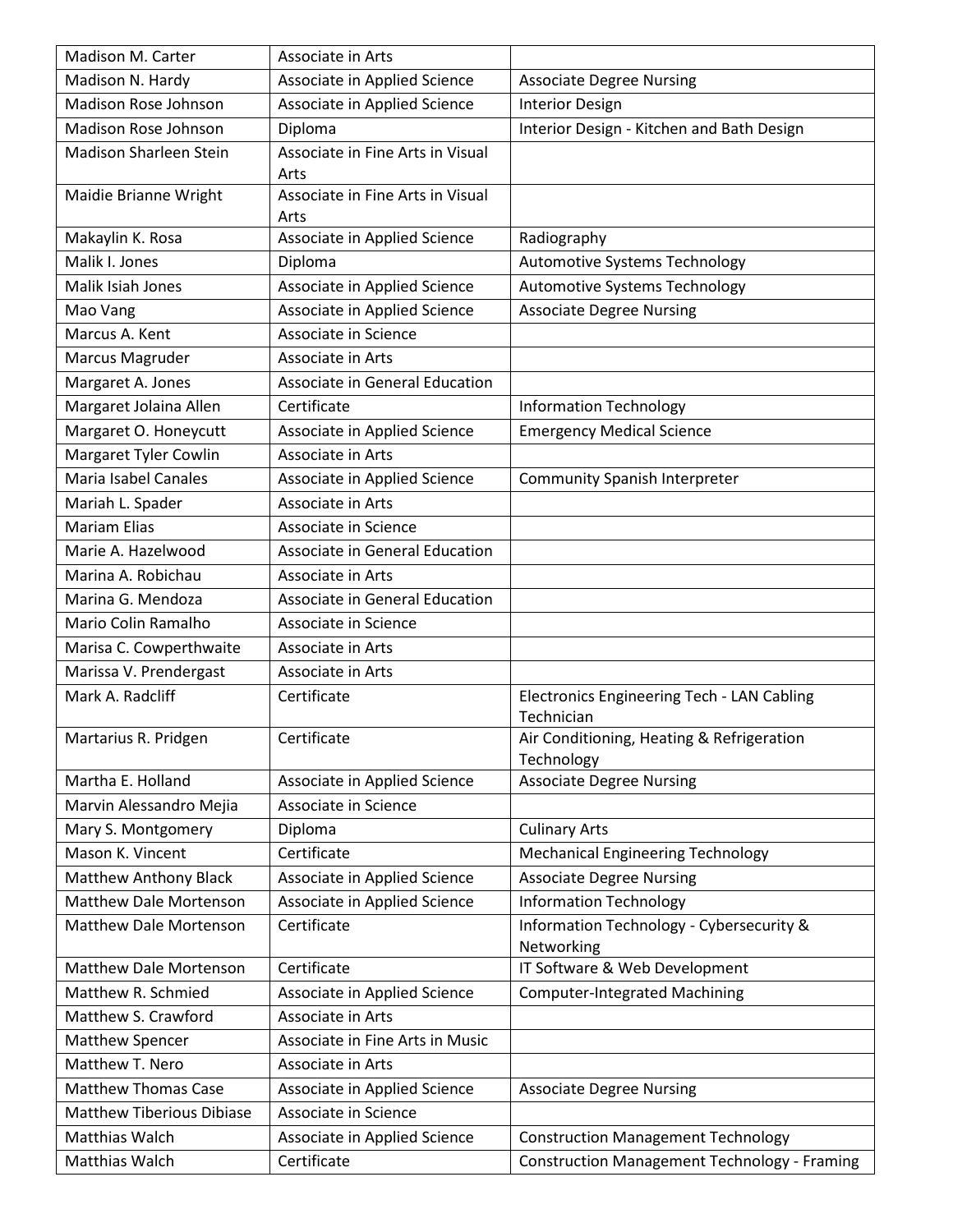| Maximiliano E. Rodriguez | Certificate                    | <b>Architectural Technology</b>                        |
|--------------------------|--------------------------------|--------------------------------------------------------|
| Maya Fontana             | Associate in Arts              |                                                        |
| Maya S. Green            | Certificate                    | <b>Architectural Technology</b>                        |
| Mayrani E. Romero-       | Associate in Arts              |                                                        |
| Gallardo                 |                                |                                                        |
| McKenzie Laura Dunlow    | Associate in Arts              |                                                        |
| McKenzie Paige yYarboro  | Associate in Applied Science   | <b>Associate Degree Nursing</b>                        |
| Meagan Elizabeth Jarvis  | Associate in Arts              |                                                        |
| Megan Elizabeth Dolan    | Associate in Science           |                                                        |
| Megan Elizabeth Kramer   | Associate in Arts              |                                                        |
| Megan J. Vazquez         | Associate in Arts              |                                                        |
| Megan T. Jones           | Associate in Applied Science   | <b>Associate Degree Nursing</b>                        |
| Melanie L. Fuller        | Associate in Applied Science   | <b>Business Administration</b>                         |
| Melanie L. Fuller        | Certificate                    | <b>Business Administration - Office Systems</b>        |
| Melanie L. Fuller        | Diploma                        | <b>Business Administration - Office Systems</b>        |
| Melissa M. Wilson        | Associate in Applied Science   | Radiography                                            |
| Michael E. Wooldridge    | Associate in General Education |                                                        |
| Michael Gene McCartney   | Associate in Applied Science   | <b>Associate Degree Nursing</b>                        |
| Michael W. Higgs         | Certificate                    | Information Technology - Cybersecurity &<br>Networking |
| Michelle A. Breit        | Associate in Science           |                                                        |
| Michelle Hope Fisher     | Associate in Arts              |                                                        |
| Michelle Leslie Keck     | Associate in Applied Science   | Cardiovascular Sonography                              |
| Michelle Najera          | Associate in Applied Science   | <b>Community Spanish Interpreter</b>                   |
| Molly E. Hamilton        | Associate in Arts              |                                                        |
| Molly H. Vanhoy          | Associate in Applied Science   | <b>Associate Degree Nursing</b>                        |
| Monica Layne Clements    | Associate in Applied Science   | Radiography                                            |
| Monique R. Marshall      | Associate in General Education |                                                        |
| Morgan E. Shackelford    | Associate in Applied Science   | <b>Occupational Therapy Assistant</b>                  |
| Morgan Futrell           | Associate in Arts              |                                                        |
| Morgan Piper Freeman     | Associate in Applied Science   | <b>Associate Degree Nursing</b>                        |
| Moriah Ann Ozolua        | Associate in Science           |                                                        |
| Moriah R. Easterling     | Associate in Science           |                                                        |
| Muriel D. Kimbrough      | Certificate                    | Paralegal Technology - Civil Litigation                |
| Najahma L. Gabriele      | Certificate                    | Film and Video Production Technology                   |
| Nancy D. Patteson        | Associate in Arts              |                                                        |
| Nang Nang                | Certificate                    | <b>Nurse Aide</b>                                      |
| Natalie Christina Horner | Associate in Applied Science   | Radiography                                            |
| Nathan C. Kaiser         | Associate in Arts              |                                                        |
| Nathan D. Massengill     | Certificate                    | Boat Building - Wooden                                 |
| Nathaniel R. Covil       | Associate in Science           |                                                        |
| Navaeh Simone Armstrong  | Associate in Science           |                                                        |
| Nekia J. Lott            | Associate in Applied Science   | <b>Business Administration</b>                         |
| Nereida J. Soto          | Certificate                    | <b>Esthetics Technology</b>                            |
| Nicholas Alexander Evans | Associate in Arts              |                                                        |
| Nicholas C. Johnson      | Associate in Applied Science   | <b>Fire Protection Technology</b>                      |
| Nicholas I. Webb         | Certificate                    | Welding Technology - GTAW/GMAW                         |
|                          |                                |                                                        |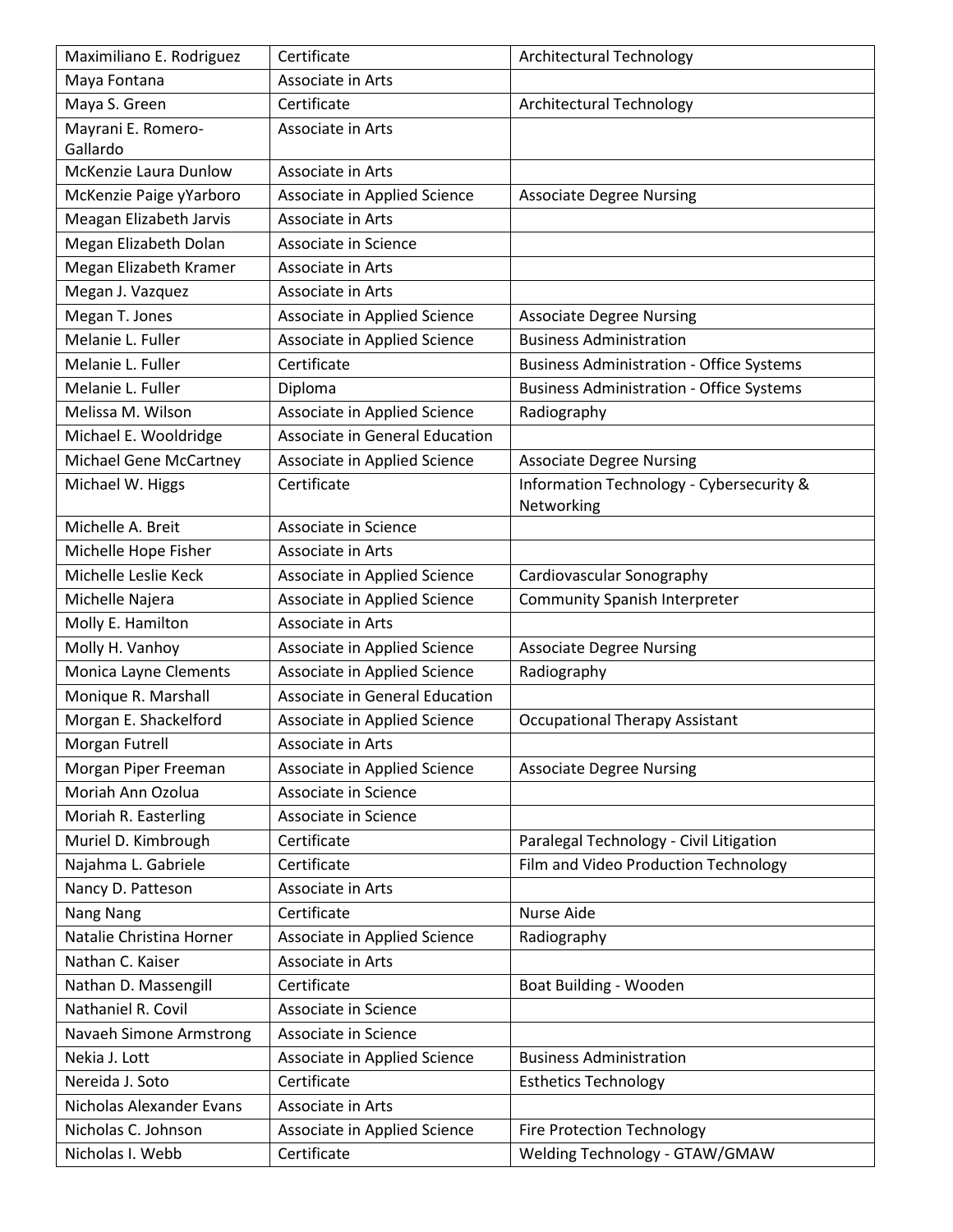| Nicholas Taylor             | Certificate                      | Boat Building - Wooden                                       |
|-----------------------------|----------------------------------|--------------------------------------------------------------|
| Nick T. Vandall             | Certificate                      | Welding Technology - SMAW/GTAW                               |
| Nick T. Vandall             | Certificate                      | Welding Technology - GTAW/GMAW                               |
| Nicole D. Hernandez         | Associate in Science             |                                                              |
| Nicole R. Kronengold        | Certificate                      | Information Technology - Cybersecurity &<br>Networking       |
| Nicolette Daniella Dill     | Associate in Arts                |                                                              |
| Nijeah D. McKoy             | Certificate                      | Diesel and Heavy Equipment Technology                        |
| Noah D. Mattison            | Associate in Science             |                                                              |
| Noah H. Sealey              | Certificate                      | <b>Electrical Systems Technology</b>                         |
| Noah P. Copeland            | Associate in Arts                |                                                              |
| Noah Ryan Edwards           | Associate in Applied Science     | <b>Sustainability Technologies</b>                           |
| Noah S. Pruitt              | Certificate                      | Boat Building - Wooden                                       |
| Noah Singleton Jones        | Associate in Applied Science     | <b>Computer-Integrated Machining</b>                         |
| Noemi Pantoja Meza          | Associate in Science             |                                                              |
| Norma P. Floyd              | Associate in Applied Science     | <b>Baking and Pastry Arts</b>                                |
| Norma R. Carcamo Sanchez    | Associate in Arts                |                                                              |
| Olivia Kai Santo            | Associate in Science             |                                                              |
| Olivia Kai Santo            | Certificate                      | <b>Business Administration - Project Managment</b>           |
| Olivia Kate Buffkin         | Associate in Fine Arts in Visual |                                                              |
|                             | Arts                             |                                                              |
| Owen Surett                 | Associate in Science             |                                                              |
| Pablo Hernandez Sanchez     | Associate in Arts                |                                                              |
| Pablo Hernandez Sanchez     | Certificate                      | Carpentry                                                    |
| Paige J. Eby                | Associate in Arts                |                                                              |
| Parker T. DuBose            | Associate in Science             |                                                              |
| Paul H. Sanford             | Associate in Arts                |                                                              |
| Paula Suzanne Bowlin        | Certificate                      | Paralegal Technology - Civil Litigation                      |
| Peter C. Lake               | Associate in Science             |                                                              |
| Peyton G. Brewer            | Certificate                      | <b>Esthetics Technology</b>                                  |
| Philip C. Lindsey           | Associate in Applied Science     | <b>Sustainability Technologies</b>                           |
| Philip C. Lindsey           | Certificate                      | <b>Sustainability Technologies</b>                           |
| Philip C. Lindsey           | Certificate                      | <b>Sustainability Technologies - Building</b><br>Performance |
| Philip W. Parker            | Associate in Science             |                                                              |
| Phoenyx W. Sutcliffe        | Certificate                      | Architectural Technology                                     |
| Piper R. Collins            | Associate in Arts                |                                                              |
| Priscilla Anne Narron       | Certificate                      | <b>Esthetics Technology</b>                                  |
| Priscilla Vega Rivera       | Associate in Science             |                                                              |
| Quavon D. White             | Associate in Arts                |                                                              |
| Rachael Samantha Fisher     | Associate in Science             |                                                              |
| Rachel C. Robinson          | Associate in Applied Science     | <b>Associate Degree Nursing</b>                              |
| Rachel Elizabeth Page       | Diploma                          | Cosmetology                                                  |
| <b>Rachel Emily Garnett</b> | Associate in Applied Science     | <b>Associate Degree Nursing</b>                              |
| Rachel Kathleen Birch       | Associate in Applied Science     | <b>Associate Degree Nursing</b>                              |
| Rachel Kennedy Holliday     | Associate in Applied Science     | <b>Associate Degree Nursing</b>                              |
| Rachel S. Kramer            | Associate in Applied Science     | Radiography                                                  |
| Rachell Arzaluz Fernandez   | Associate in Science             |                                                              |
|                             |                                  |                                                              |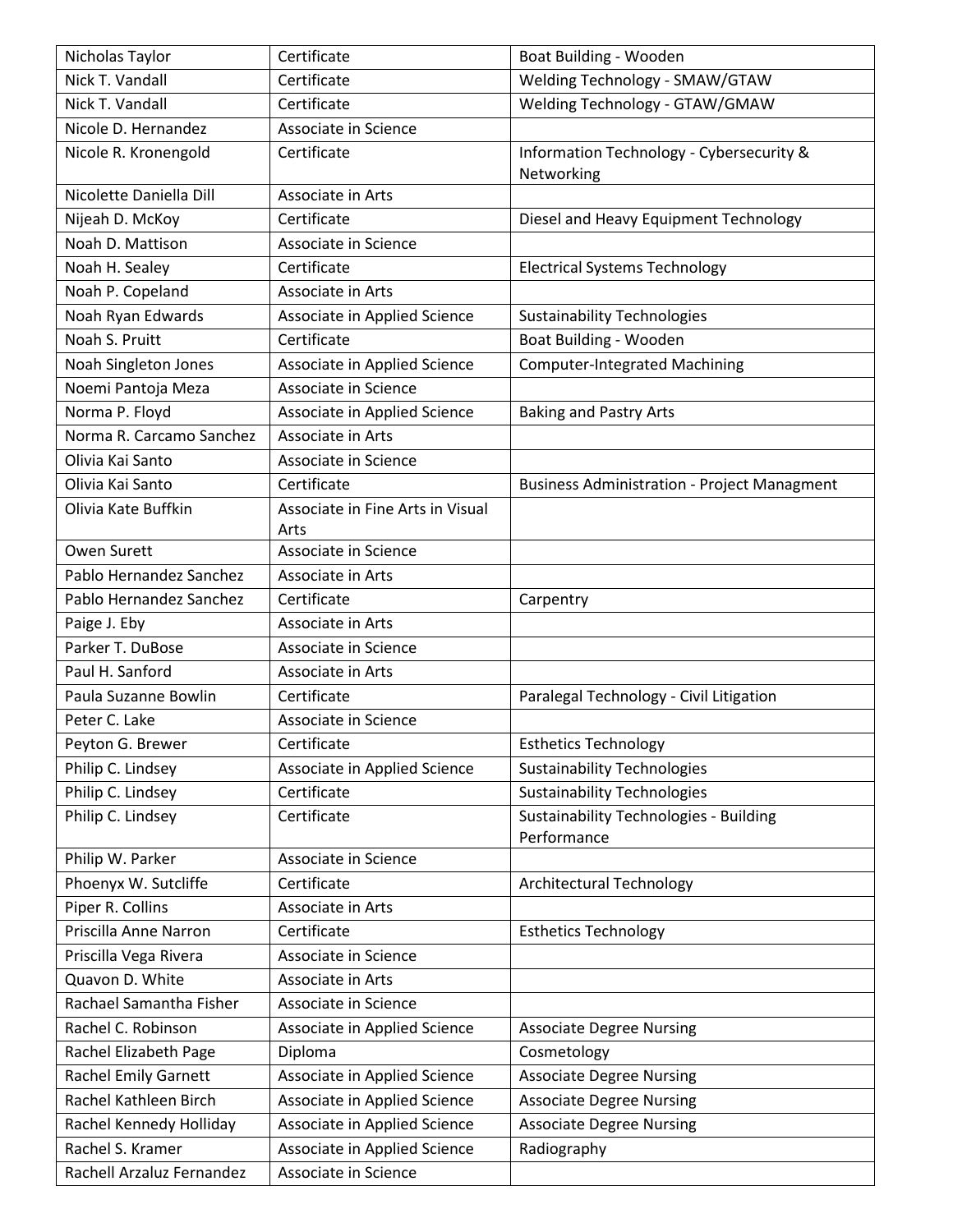| Raequan T. Walton             | Associate in Science             |                                                              |
|-------------------------------|----------------------------------|--------------------------------------------------------------|
| Raine E. Matos                | Associate in Fine Arts in Visual |                                                              |
|                               | Arts                             |                                                              |
| Raymond A. Martin, Jr.        | Associate in Applied Science     | <b>Medical Sonography</b>                                    |
| Reagan H. Miller              | Associate in Arts                |                                                              |
| Rebecca Alanne Francis        | Associate in General Education   |                                                              |
| Rebecca Madison Rivette       | Associate in Arts                |                                                              |
| Rebecca S. Williams           | Associate in Arts                |                                                              |
| Rebekah F. Wilkins            | Associate in Science             |                                                              |
| Reese Louise Thompson         | Associate in Science             |                                                              |
| Reghan P. Olson               | Certificate                      | <b>Esthetics Technology</b>                                  |
| Rhiannon Lahner               | Associate in Applied Science     | <b>Medical Assisting</b>                                     |
| Rhonda Diane Farrell          | Associate in Applied Science     | Human Services Technology Substance Abuse                    |
| Rhonda Diane Farrell          | Associate in Arts                |                                                              |
| Rhonda Diane Farrell          | Certificate                      | <b>Criminal Justice Technology</b>                           |
| Richard A. Wortham            | Associate in Arts                |                                                              |
| Richard Wayne Lewis           | Associate in Engineering         |                                                              |
| <b>Ricky Allen Roberts</b>    | Associate in Science             |                                                              |
| Riley J. Arnold               | Certificate                      | Welding Technology - SMAW/GTAW                               |
| Riley J. Arnold               | Certificate                      | Welding Technology - GTAW/GMAW                               |
| Riley T. Gnadt                | Certificate                      | Business Administration - Banking and Finance                |
| Rillia M. Green               | Associate in Science             |                                                              |
| Robert A. Smith               | Certificate                      | Welding Technology - GTAW/GMAW                               |
| Robert B. Rehder              | Associate in Applied Science     | <b>Sustainability Technologies</b>                           |
| Robert B. Rehder              | Certificate                      | <b>Sustainability Technologies</b>                           |
| Robert B. Rehder              | Certificate                      | <b>Sustainability Technologies - Building</b><br>Performance |
| Robert C. Williams            | Certificate                      | <b>Collision Repair and Refinishing Technology</b>           |
| Robert C. Williams            | Certificate                      | <b>Automotive Customizing Technology</b>                     |
| Robert J. Huba                | Certificate                      | <b>Mechatronics Engineering Technology</b>                   |
|                               |                                  | Automation                                                   |
| Robert Louis Berkowitz        | Associate in Arts                |                                                              |
| Robert M. Landwher            | Associate in Applied Science     | <b>Mechanical Engineering Technology</b>                     |
| Robert V. Allee               | Certificate                      | <b>Mechatronics Engineering Technology</b><br>Automation     |
| Robert V. Allee               | Certificate                      | <b>Mechatronics Engineering Technology</b>                   |
| <b>Ronese Henson Moore</b>    | Associate in Arts                |                                                              |
| Rosalinda Martinez            | Associate in Arts                |                                                              |
| <b>Ruth Constance Lewis</b>   | Associate in Applied Science     | Early Childhood Education B-K Licensure Transfer             |
| <b>Ryan Christian Suaring</b> | Diploma                          | <b>Information Technology</b>                                |
| Tambis                        |                                  |                                                              |
| Ryan Marshall Brown           | Associate in Applied Science     | <b>Information Technology</b>                                |
| Ryan Marshall Brown           | Diploma                          | <b>Information Technology</b>                                |
| <b>Ryan McManus</b>           | Certificate                      | <b>Collision Repair and Refinishing Technology</b>           |
| <b>Ryann Scott</b>            | Certificate                      | <b>Esthetics Technology</b>                                  |
| Sabrina A. Ortiz              | Certificate                      | <b>Criminal Justice Technology</b>                           |
| Sadie R. Boyle                | Associate in Science             |                                                              |
| Saidah F. Goodson             | Certificate                      | Diesel and Heavy Equipment Technology                        |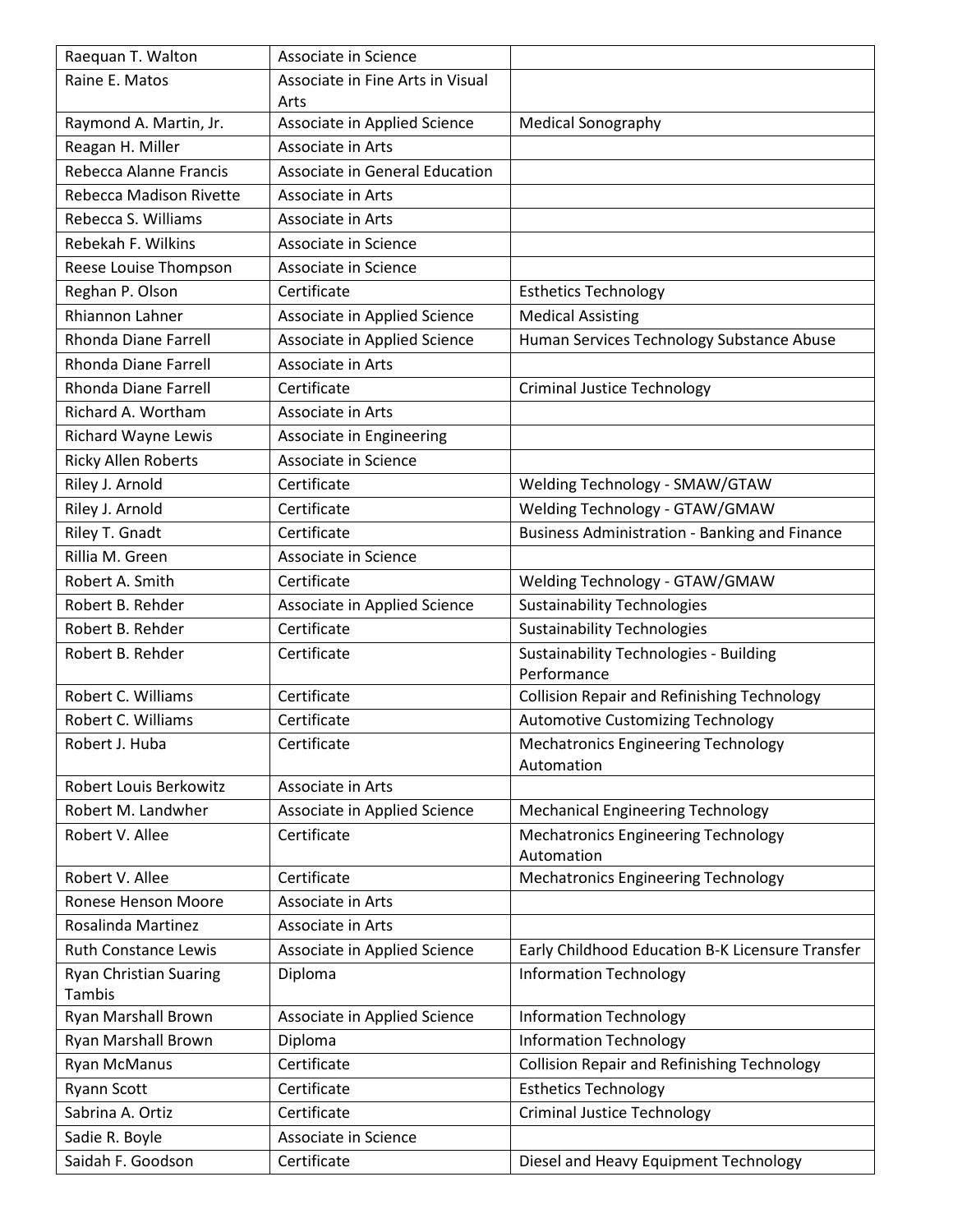| Sallie R. O'Malley         | Associate in Fine Arts in Music |                                                          |
|----------------------------|---------------------------------|----------------------------------------------------------|
| Samantha N. Jackson        | Certificate                     | Information Technology - Cybersecurity &                 |
|                            |                                 | Networking                                               |
| Samantha N. Jackson        | Diploma                         | Information Technology - CyberSecurity &                 |
|                            |                                 | Networking                                               |
| Samiyah M. Walker          | Associate in Science            |                                                          |
| Samuel Decca McFee         | Associate in Arts               |                                                          |
| Samuel R. Blissett         | Certificate                     | Automotive Customizing Technology                        |
| Samuel W. Hacker           | Certificate                     | <b>Mechatronics Engineering Technology</b><br>Automation |
| Sandra B. Pridgen          | Associate in General Education  |                                                          |
| Sandra D. Applewhite       | Certificate                     | Paralegal Technology - Civil Litigation                  |
| Sandra D. Applewhite       | Certificate                     | Paralegal Technology - Elder Law                         |
| Sandra D. Applewhite       | Certificate                     | Paralegal Technology - Real Property                     |
| Sandy Kristin Batres       | Certificate                     | <b>Esthetics Technology</b>                              |
| Sandy N. Griffin           | Certificate                     | Air Conditioning, Heating & Refrigeration                |
|                            |                                 | Technology                                               |
| Sarah Christine Reece      | Associate in Applied Science    | <b>Associate Degree Nursing</b>                          |
| Sarah Claire Strickland    | Associate in Applied Science    | <b>Associate Degree Nursing</b>                          |
| Sarah E. Henry             | Associate in Applied Science    | <b>Marine Technology</b>                                 |
| Sarah E. Klinedinst        | Diploma                         | Cosmetology                                              |
| Sarah Elizabeth Miller     | Associate in Applied Science    | <b>Associate Degree Nursing</b>                          |
| Sarah H. Rupp              | Associate in Arts               |                                                          |
| Sarah Jane Lakota          | Associate in Applied Science    | Radiography                                              |
| Sarah R. Banks             | Associate in General Education  |                                                          |
| Sarah R. Flores Rodriguez  | Associate in Applied Science    | <b>Accounting and Finance</b>                            |
| Sarah R. Flores Rodriguez  | Certificate                     | <b>Accounting and Finance</b>                            |
| Savanna L. Mills           | Associate in Arts               |                                                          |
| Savannah Gabrielle         | Associate in Arts               |                                                          |
| Immordino                  |                                 |                                                          |
| Savannah L. Moore          | Certificate                     | <b>Architectural Technology</b>                          |
| Savannah Nicole Turbeville | Associate in Applied Science    | <b>Associate Degree Nursing</b>                          |
| Savannah P. Edwards        | Associate in Arts               |                                                          |
| Scott A. Smith             | Certificate                     | Air Conditioning, Heating & Refrigeration<br>Technology  |
| Scott D. Cislo             | Associate in Arts               |                                                          |
| Sebastian A. King          | Associate in Engineering        |                                                          |
| Sergio R. Martinez Lara    | Certificate                     | Welding Technology - SMAW/GTAW                           |
| Seth T. Eure               | Associate in Arts               |                                                          |
| Shae Ashlyn Candler        | Associate in Applied Science    | <b>Interior Design</b>                                   |
| Shae Ashlyn Candler        | Diploma                         | Interior Design - Kitchen and Bath Design                |
| Shane M. Thomas            | Associate in Science            |                                                          |
| Shane Victor Dolphin       | Associate in Science            |                                                          |
| Shannon H. Szczypta        | Associate in Applied Science    | <b>Associate Degree Nursing</b>                          |
| Shaun A. Washington        | Associate in Applied Science    | <b>Cyber Crime Technology</b>                            |
| Shaun A. Washington        | Diploma                         | <b>Information Technology</b>                            |
| Shawn A. Hathaway          | Associate in Applied Science    | Diesel and Heavy Equipment Technology                    |
| Shaylene Hennigan          | Associate in Applied Science    | <b>Interior Design</b>                                   |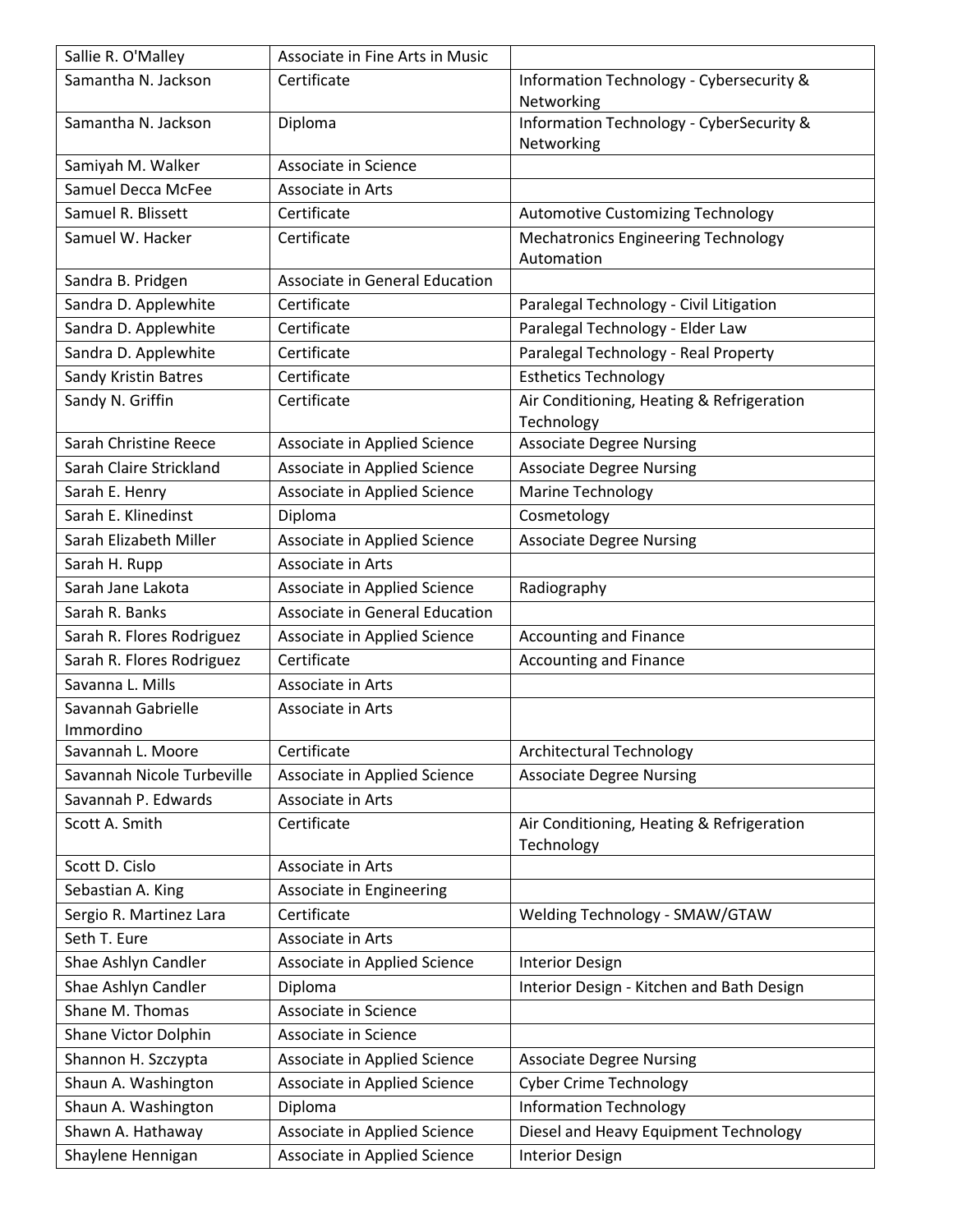| Shaylene Hennigan            | Diploma                      | Interior Design - Kitchen and Bath Design               |
|------------------------------|------------------------------|---------------------------------------------------------|
| Shayna Marie McIntyre        | Associate in Arts            |                                                         |
| Sheilah H. Wright            | Associate in Science         |                                                         |
| Shelby Ann Posey             | Associate in Applied Science | <b>Associate Degree Nursing</b>                         |
| Shelby Arsula Clark          | Associate in Arts            |                                                         |
| Shequana L. Mayo             | Certificate                  | Early Childhood Education                               |
| Sherry L. King               | Associate in Applied Science | <b>Information Technology</b>                           |
| <b>Sherry Nicole Daniels</b> | Associate in Arts            |                                                         |
| Sherry V. Seitter            | Certificate                  | Accounting and Finance                                  |
| Shinea Claire Koon           | Associate in Applied Science | <b>Interpreter Education</b>                            |
| Sidney N. Corbin             | Associate in Arts            |                                                         |
| Sierra A. Simon              | Associate in Arts            |                                                         |
| Sierra Dawn Browder          | Associate in Arts            |                                                         |
| Silver L. Quinn-Curletti     | Associate in Arts            |                                                         |
| Skylar E. Barton             | Certificate                  | Landscape Gardening - Retention Pond<br>Management      |
| Skylar E. Barton             | Certificate                  | Landscape Gardening - Sustainable Gardening             |
| Skylar L. Wagner             | Associate in Science         |                                                         |
| Sloane Fleming-Hickey        | Associate in Science         |                                                         |
| <b>Stacey Jill Bridges</b>   | Associate in Applied Science | <b>Occupational Therapy Assistant</b>                   |
| Stacy G. Mowery              | Certificate                  | Paralegal Technology - Civil Litigation                 |
| Stanley L. Williams          | Diploma                      | Paralegal Technology                                    |
| Stephan M. Blagg             | Certificate                  | <b>Construction Management Technology</b>               |
| Stephanie M. Zaleta          | Associate in Arts            |                                                         |
| Stephanie Quintanilla        | Associate in Applied Science | Radiography                                             |
| Stephen A. Erb               | Certificate                  | <b>Collision Repair and Refinishing Technology</b>      |
| Stephen W. Taylor            | Associate in Applied Science | <b>Information Technology</b>                           |
| Stephen W. Taylor            | Certificate                  | <b>Information Technology</b>                           |
| Stephen W. Taylor            | Certificate                  | Information Technology - Cybersecurity &<br>Networking  |
| Steven Almanzar              | Associate in Applied Science | <b>Construction Management Technology</b>               |
| Steven J. Severage           | Certificate                  | <b>Collision Repair and Refinishing Technology</b>      |
| Steven R. Ravas              | Certificate                  | Air Conditioning, Heating & Refrigeration<br>Technology |
| Sydney Hart                  | Associate in Arts            |                                                         |
| <b>Sydney Hendricks</b>      | Associate in Arts            |                                                         |
| Sydney Lyn McGowan           | Associate in Science         |                                                         |
| Syldana A. Hill              | Associate in Applied Science | <b>Surgical Technology</b>                              |
| Tallison L. Brainard         | Associate in Arts            |                                                         |
| Tamatha Lea Connor           | Diploma                      | Cosmetology                                             |
| Tammy G. Wood                | Associate in Applied Science | <b>Associate Degree Nursing</b>                         |
| Tanya Olivia Ray             | Associate in Applied Science | <b>Medical Office Administration</b>                    |
| Tanya Olivia Ray             | Diploma                      | Medical Office Administration - Healthcare Admin        |
| Tanya Olivia Ray             | Diploma                      | Medical Office Administration-Med Coding &              |
|                              |                              | <b>Billing</b>                                          |
| Taylor A. Anderson           | Associate in Applied Science | <b>Medical Office Administration</b>                    |
| Taylor Ann Simpson           | Associate in Arts            |                                                         |
| Taylor Beth Barnhill         | Associate in Arts            |                                                         |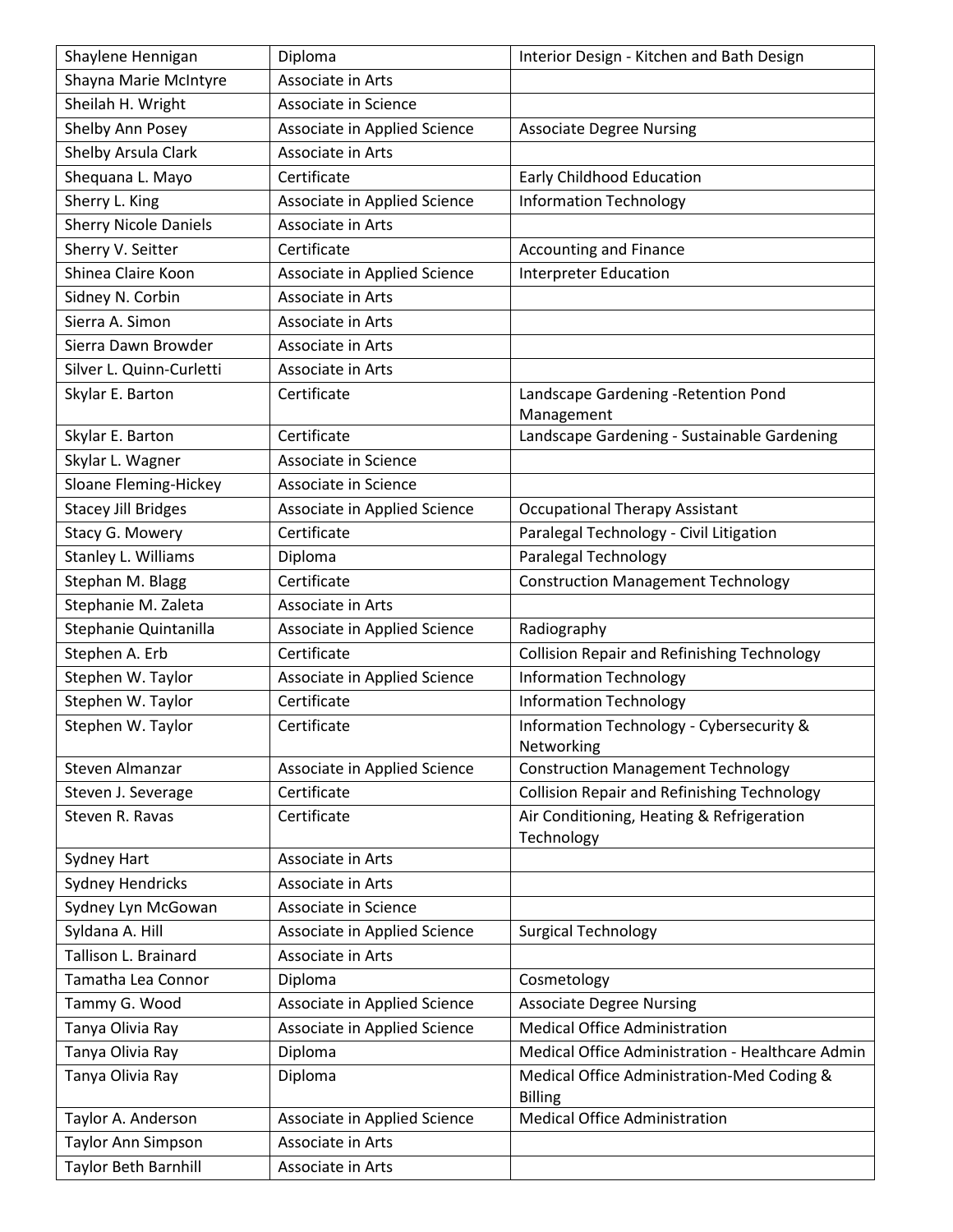| Taylor Javon Holden            | Associate in Arts              |                                                              |
|--------------------------------|--------------------------------|--------------------------------------------------------------|
| Taylor Javon Holden            | Associate in General Education |                                                              |
| Taylor Javon Holden            | Associate in Science           |                                                              |
| Taylor M. Grennan              | Associate in General Education |                                                              |
| Taylor M. Massey               | Certificate                    | <b>Accounting and Finance</b>                                |
| <b>Taylor Madison Noland</b>   | Associate in Arts              |                                                              |
| Taylor P. Getchell             | Associate in Arts              |                                                              |
| Teresita Dominguez-Rosales     | Certificate                    | <b>Accounting and Finance</b>                                |
| Terra M. Jenrette              | Certificate                    | <b>Criminal Justice Technology</b>                           |
| Tessa M. Meisoll               | Diploma                        | Medical Office Administration-Med Coding &                   |
|                                |                                | <b>Billing</b>                                               |
| Thomas C. Beltz                | Certificate                    | Welding Technology - SMAW/GTAW                               |
| Thomas C. Beltz                | Certificate                    | Welding Technology - GTAW/GMAW                               |
| Thomas C. Moore                | Associate in Arts              |                                                              |
| Thomas F. Gallagher            | Certificate                    | Infromation Technology-IT Systems<br>Administration          |
| Thomas H. Campbell             | Certificate                    | Welding Technology - SMAW/GTAW                               |
| Thomas H. Campbell             | Certificate                    | Welding Technology - GTAW/GMAW                               |
| Thomas J. Schermerhorn         | Certificate                    | Air Conditioning, Heating & Refrigeration                    |
|                                |                                | Technology                                                   |
| Thomas K. Chaffin              | Diploma                        | Diesel and Heavy Equipment Technology                        |
| Thomas K. Chaffin              | Diploma                        | <b>Onsite Diesel Power Generation Technology</b>             |
| Thomas Liam Welch              | Associate in Science           |                                                              |
| Thomas M. Columbus             | Associate in Arts              |                                                              |
| Tiffany L. Lewis               | Associate in Applied Science   | <b>Medical Office Administration</b>                         |
| Tiffany L. Lewis               | Diploma                        | <b>Business Administration - Office Systems</b>              |
| Tiffany L. Lewis               | Diploma                        | Medical Office Administration - Healthcare Admin             |
| Tiffany L. Lewis               | Diploma                        | Medical Office Administration-Med Coding &<br><b>Billing</b> |
| Tiffany R. Harmon              | Associate in Arts              |                                                              |
| Timothy E. Rinka               | Associate in General Education |                                                              |
| Timothy G. Brookshire          | Associate in Science           |                                                              |
| Timothy J. Calhoun             | Associate in Applied Science   | <b>Associate Degree Nursing</b>                              |
| <b>Timothy Ray Fogle</b>       | Associate in Applied Science   | <b>Computer-Integrated Machining</b>                         |
| Tina M. Allen                  | Certificate                    | <b>Emergency Management Administration</b>                   |
| <b>Tina Saunders</b>           | Associate in General Education |                                                              |
| Tommie L. Gates                | Associate in Applied Science   | <b>Medical Sonography</b>                                    |
| Tori A. Duke                   | Associate in Arts              |                                                              |
| Tre N. Bottomley               | Associate in Arts              |                                                              |
| Trevor D. Balogh               | Certificate                    | Air Conditioning, Heating & Refrigeration                    |
|                                |                                | Technology                                                   |
| <b>Tristian Hunter Allison</b> | Associate in Science           |                                                              |
| <b>Tron Anthony Dawson</b>     | Associate in Applied Science   | Automotive Systems Technology                                |
| Tyler C. Allison               | Associate in Science           |                                                              |
| Tyrone C. Bundy                | Associate in General Education |                                                              |
| Tyrone C. Bundy                | Certificate                    | <b>Mechatronics Engineering Technology</b>                   |
| <b>Tyrone Chase Bundy</b>      | Associate in Science           |                                                              |
| Victoria E. Olsen              | Certificate                    | <b>Esthetics Technology</b>                                  |